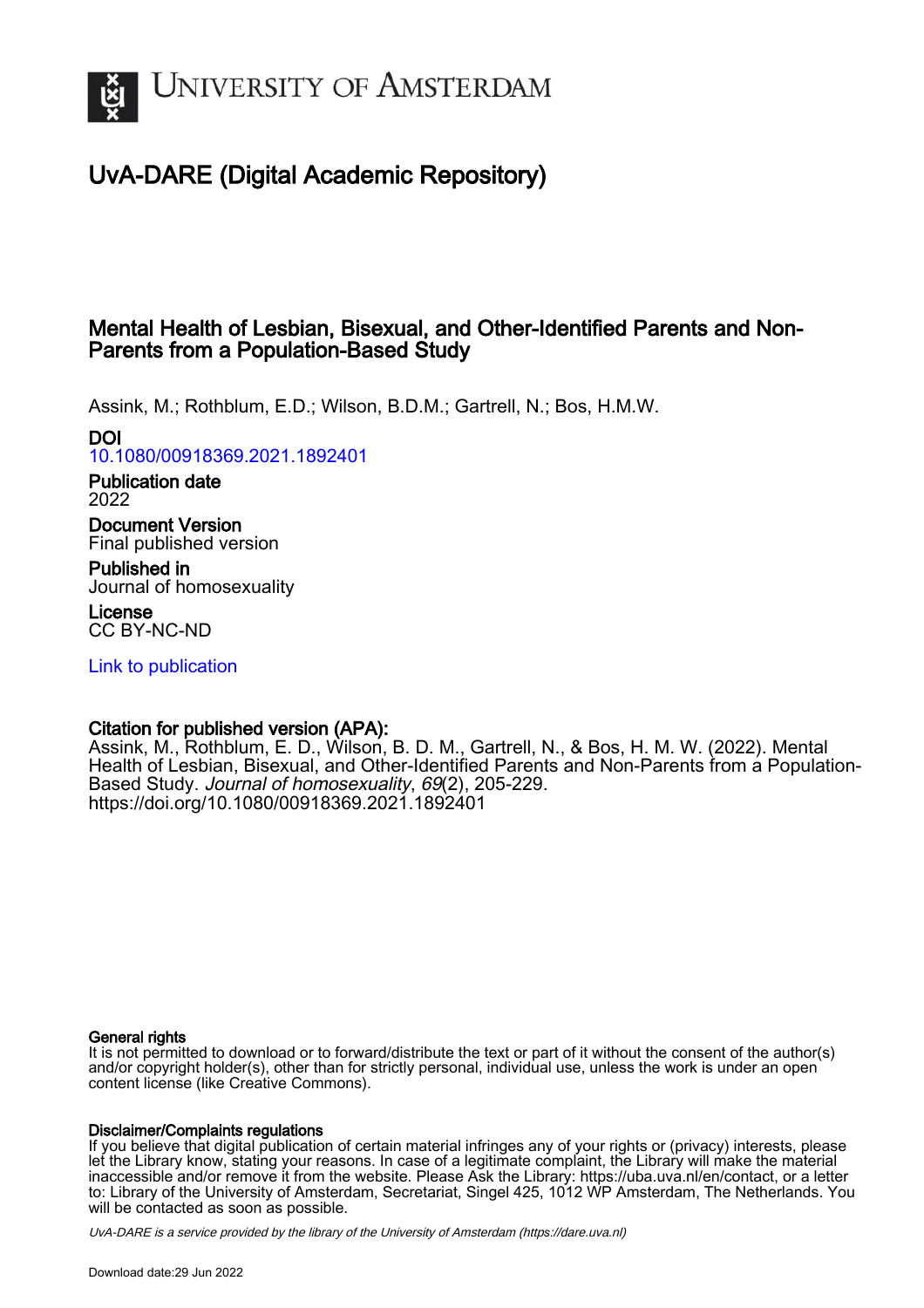Routledge Taylor & Francis Group

**a** OPEN ACCESS **a** Check for updates

## **Mental Health of Lesbian, Bisexual, and Other-Identified Parents and Non-Parents from a Population-Based Study**

Mark Assink, PhD<sup>a</sup>, Esther D. Rothblum, PhD<sup>b</sup>, Bian[c](#page-1-1)a D. M. Wilson, PhD<sup>c</sup>, N[a](#page-1-0)nette Gartrell,  $MD^{a,c}$ , and Henny M. W. Bos,  $PhD^a$ 

<span id="page-1-1"></span><span id="page-1-0"></span><sup>a</sup>Research Institute of Child Development and Education, University of Amsterdam, Amsterdam, The Netherlands; bWomen's Studies Department, San Diego State University, San Diego, California, USA; 'The Williams Institute, School of Law, University of California Los Angeles, Los Angeles, California, USA

#### **ABSTRACT**

Studies have compared sexual minority mothers (mostly lesbian) to heterosexual mothers on mental health, but little research has compared sexual minority women with and without children. This was the first study to compare sexual minority women who did or did not have children, using a populationbased sample with three age cohorts. Unlike prior convenience studies, this study finds parents more likely to be bisexual, in a relationship with a man, and non-urban. Bisexual parents scored higher than lesbian parents on psychological distress and lower on life satisfaction and happiness; they also reported less connection to the lesbian, gay, bisexual, and transgender (LGBT) community. Among lesbians, the oldest non-parents reported more happiness and less psychological distress than the youngest non-parents. Parents with other identities perceived more social support from friends and reported lower levels of internalized homophobia than bisexual parents. The results will help professionals and policymakers understand how parenthood status affects women across sexual identities.

#### **KEYWORDS**

Sexual minority parents; same-sex parenting; lesbian parents; bisexual female parents; mental health; parenthood status; health disparities; age cohorts; population-based study

<span id="page-1-2"></span>Convenience studies of lesbians conducted in the 1970s and 1980s, which rarely included bisexual women, found them to be demographically different from heterosexual women (c.f. Albro & Tully, [1979](#page-21-0); Rothblum, [1989\)](#page-24-0). This was often attributed to the fact that lesbians and heterosexual women were recruited via different sources. However, once population-based studies included items about sexual orientation, these differences persisted, showing that women who were members of sexual minority communities were usually more highly educated, less religious, in relationships of shorter duration, and less likely to have children (c.f. Rothblum, Balsam, Riggle, Rostosky, & Wickham, [2020a,](#page-24-1) for a review). Whereas parenthood has been the norm for most heterosexual women, it is a minority status for sexual minority women.

<span id="page-1-3"></span>It was this consistent cultural difference in parenthood status that was the impetus for our research. We wanted to know what it means to be a sexual

© 2021 The Author(s). Published with license by Taylor & Francis Group, LLC.

This is an Open Access article distributed under the terms of the Creative Commons Attribution-NonCommercial-NoDerivatives License (http://creativecommons.org/licenses/by-nc-nd/4.0/), which permits non-commercial re-use, distribution, and reproduction in any medium, provided the original work is properly cited, and is not altered, transformed, or built upon in any way.

CONTACT Mark Assink **M.Assink@UvA.nl <b>B** Research Institute of Child Development and Education, University of Amsterdam, P.O. Box 15780, 1001 NG, Amsterdam, The Netherlands.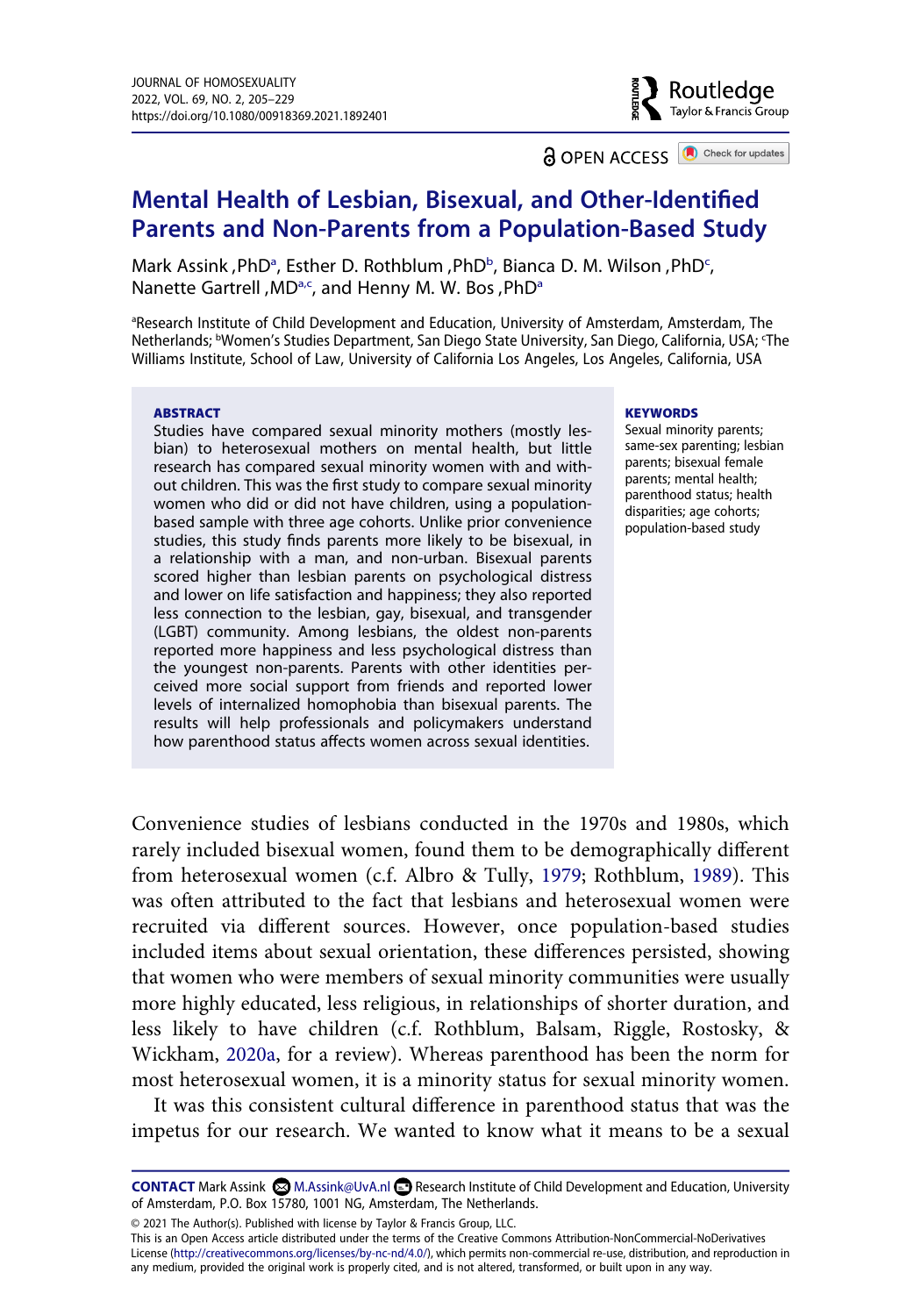minority parent in terms of mental health and connection to the sexual minority community. We were also interested in whether there were differences across age cohorts given that older sexual minority women were rearing children at a time when the lesbian communities were often separatist (and thus hostile to male children and male partners or ex-partners; Bradford, Ryan, Rothblum, & Honnold, [2013](#page-22-0)), and there were few role models or resources for sexual minority parenting. In addition, there is a need for demographic descriptive data on sexual minority women with and without children from population-based studies.

<span id="page-2-5"></span><span id="page-2-4"></span>The effects of parenthood status on adults have mainly been studied in heterosexual men and women, despite societal changes in attitudes toward same-sex parenting and advancements in lesbian, gay, bisexual, transgender, and queer/questioning (LGBTQ) rights. While most children of sexual minority parents were conceived within different-sex relationships (Goldberg, Gartrell, & Gates, [2014\)](#page-22-1), advancements and availability of reproductive technology have led to an increasing number of same-sex couples choosing parenthood (Ryan & Berkowitz, [2009](#page-24-2)). The present study is the first to use a United States (U.S.) population-based sample to compare the mental health of sexual minority women (lesbian, bisexual, and those with other nonheterosexual sexual identities) with children to those without children. It also compared sexual minority women across three age cohorts, given the changes in attitudes toward sexual minority parents during the past three decades. There has been little theorizing about how parenthood status affects the mental health of sexual minority women as attitudes toward them—by the general public as well as the LGBTQ communities—have changed.

### *Changing attitudes toward sexual minority mothers over time*

<span id="page-2-3"></span>Historically, the U.S. public had very negative attitudes toward lesbian and bisexual mothers involved in relationships with other women. Homosexuality was viewed as immoral, so lesbian mothers often lost custody of their children (Falk, [1989\)](#page-22-2). Judges frequently made decisions based more on their own homophobic stereotypes than on the cases presented to them. Moreover, homosexuality was considered a mental illness until 1973 (*Diagnostic and Statistical Manual of Mental Disorders, DSM-II*, American Psychiatric Association, [1968](#page-21-1)), and "ego-dystonic homosexuality" continued as a diagnosis until 1987 (*DSM-III;* American Psychiatric Association, [1987](#page-21-2)).

<span id="page-2-2"></span><span id="page-2-1"></span><span id="page-2-0"></span>These negative attitudes were also evident among the predominantly White and middle-class lesbian communities of the 1980s. Lesbian communities were not welcoming to children, and many lesbian feminists eschewed traditional gender roles, including childcare (Bradford et al., [2013\)](#page-22-0). In the National Lesbian Health Care Survey, many lesbian and bisexual women stated that they did not want children, their lover didn't want children, they didn't want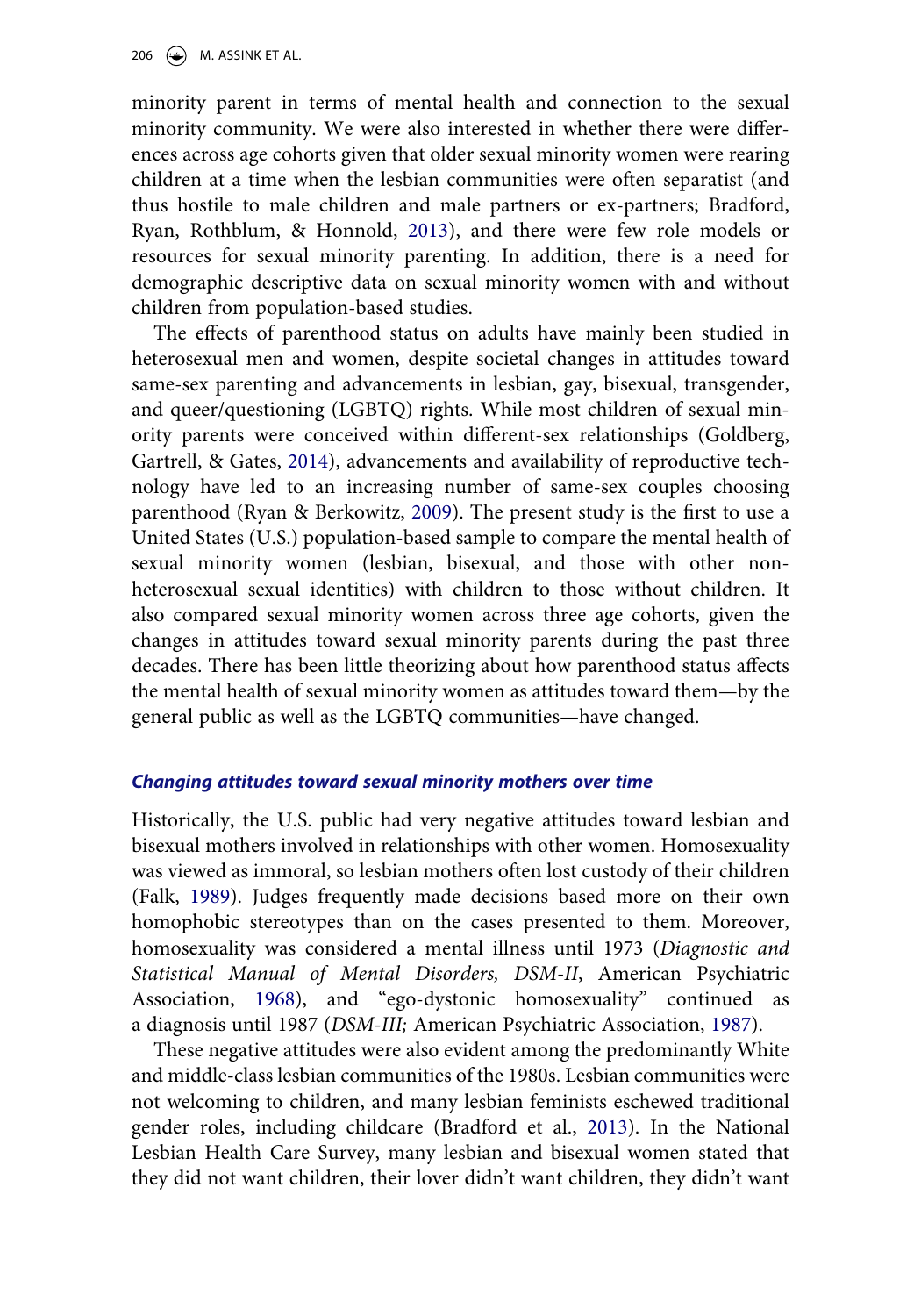male children, they didn't want to rear children in an unaccepting world, or they didn't want to rear a child in the lesbian or gay community (Bradford et al., [2013](#page-22-0)).

<span id="page-3-2"></span><span id="page-3-0"></span>Yet by the early 1980s, attitudes in lesbian communities toward parenting had become more positive. It was clear that many lesbians were becoming mothers and that their children were comparable to children with heterosexual parents in several ways (c.f., Bos & Gartrell, [2020](#page-21-3), for a review). More recently, in the U.S. National Longitudinal Lesbian Family Study (NLLFS; Gartrell, Rothblum, Koh, Van Beusekom, & Bos, [2019](#page-22-3)), parents were asked to reflect back on their most challenging and best parenting experiences over 25 years. They mentioned distress about their children's experiences of stigmatization, non-acceptance by their family of origin, the need to educate others about their non-traditional family, and lack of legal protection. They spoke favorably about being role models, participating in the LGBTQ-parent community, teaching their children to value diversity, and witnessing their children's pride in their family.

<span id="page-3-4"></span><span id="page-3-3"></span>Consequently, when conducting research on sexual minority (SM) parents versus non-parents it is important to take different age cohorts into account, because attitudes, policies, and laws concerning SM individuals and parenting have evolved over time. Acceptance of LGBT individuals has increased in most countries from the 1980s to the present decade (The Williams Institute, UCLA School of Law, [2019b](#page-25-0)) although discrimination still exists (c.f. Mallory, Vasquez, & Meredith, [2020;](#page-23-0) Romero, Goldberg, & Vasquez, [2020](#page-24-3)). Regarding attitudes toward SM parenting, 29% of respondents indicated their support of adoption by same-sex couples in a 1992 U.S. populationbased study; by 2014, 63% of respondents endorsed it (Gallup, [2014](#page-22-4)). Thus, older SM parents reared their children in a society that was quite negative about nontraditional families. Younger sexual minority parents had the benefit of advances in reproductive technology and greater acceptance by the general public.

### <span id="page-3-1"></span>*Understudied groups of sexual minority mothers*

Generally, the research on SM parents has compared them with heterosexual parents or with population-based samples (presumed heterosexual). Many of these studies, though, refer to same-gender parents as "lesbian" and "gay," thus rendering invisible parents who are bisexual or who have other sexual identities.

### *Bisexual mothers*

The terms biphobia and binegativity have been used to illustrate that there is a unique form of bias against people who have both same-sex and different-sex attractions and sexual relationships. Bisexuals encounter this bias within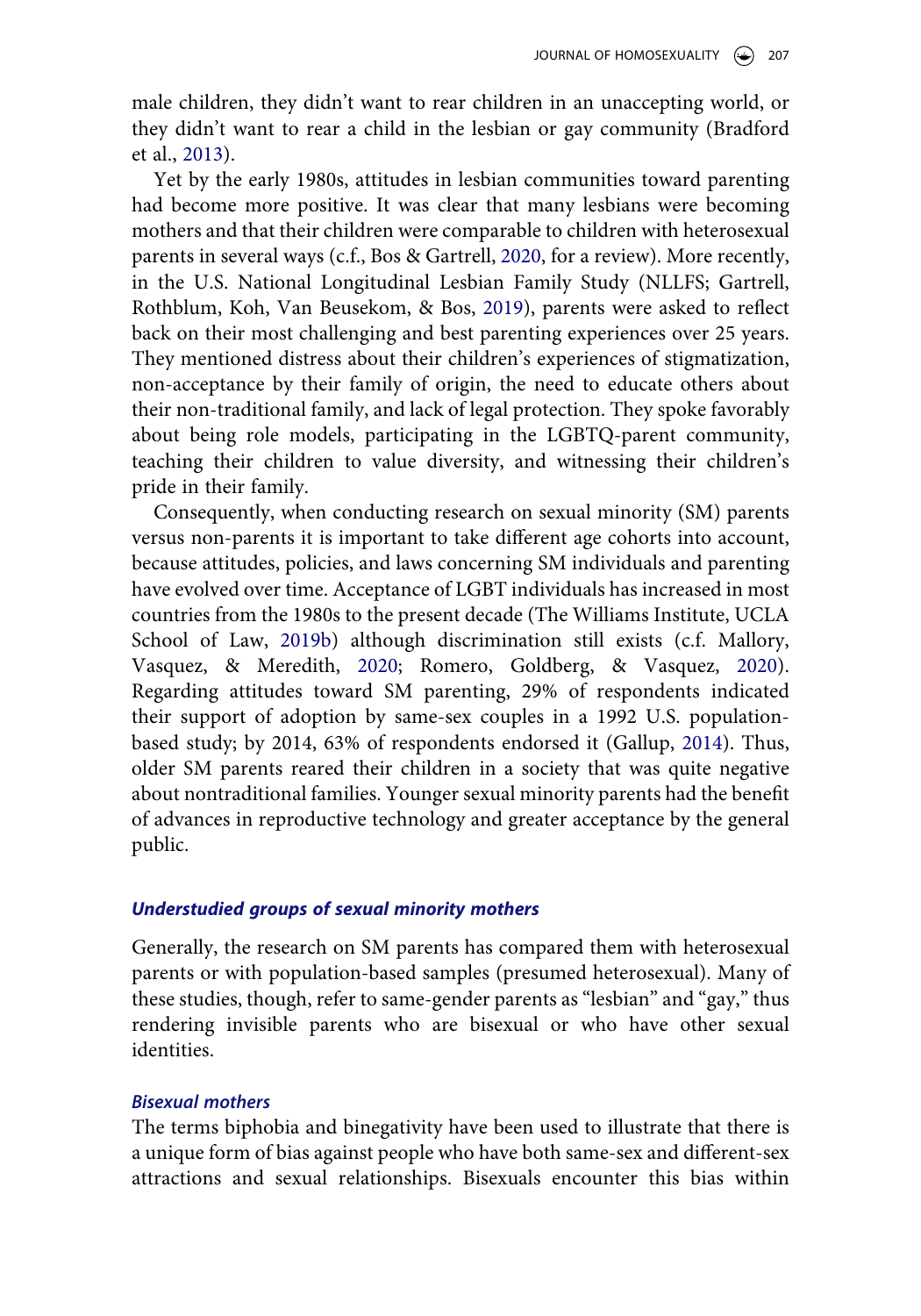<span id="page-4-2"></span><span id="page-4-1"></span>heterosexual as well as sexual minority communities (see, for instance, the work of Dodge & Sandfort, [2016;](#page-22-5) Garelick et al., [2017](#page-22-6)). Dyar, Feinstein, and London ([2014\)](#page-22-7) compared single bisexual women and those in relationships with women or men. Bisexual women in relationships with women reported that they were often assumed to be lesbian even when they had disclosed their bisexual identity. Bisexual women in relationships with men reported more exclusion by lesbian women and gay men, less openness about their sexual orientation, and more depressive symptoms.

Qualitative research by Tasker and Delvoye [\(2015](#page-24-4)) with bisexual mothers in the United Kingdom found that, regardless of partner gender, bisexual parents often concealed their identity when interacting with the children's schools, while acknowledging that this had psychological costs. All participants had experienced binegativity, and most had been excluded by lesbian communities. Yet, some research has identified the ways bisexual mothers experience positive aspects of parenting, including prioritizing their commitment to their children, maintaining strong identities as bisexual, and feeling encouraged to teach their children to accept sexual and gender diversity (Bowling, Dodge, & Bartelt, [2017;](#page-22-8) Tasker & Delvoye, [2015\)](#page-24-4).

#### <span id="page-4-0"></span>*Other sexual minorities*

<span id="page-4-8"></span><span id="page-4-6"></span><span id="page-4-3"></span>Population-based surveys have overwhelmingly asked respondents if they identify as lesbian, gay, or bisexual, omitting newer identities (c.f., Reczek, [2020](#page-24-5), for a review). Yet recent research on queer (Goldberg, Rothblum, Russell, & Meyer, [2020](#page-23-1)), pansexual (Galupo, [2020\)](#page-22-9), and asexual (Rothblum, Krueger, Kittle, & Meyer, [2020b](#page-24-6)) samples has found that individuals with these identities are different on demographic variables and relationship patterns. There has been almost no research on parenting status among SM individuals who do not identify as LGB (Goldberg & Allen, [2020\)](#page-22-10).

<span id="page-4-7"></span><span id="page-4-5"></span><span id="page-4-4"></span>Ross et al. [\(2017\)](#page-24-7) compared pregnant plurisexual (those who were attracted to more than one gender) women partnered with women versus men. Women whose partners in the past five years had been predominantly male reported less outness, less connection to the LGBT community, and greater anxiety. Manley, Goldberg, and Ross ([2018](#page-23-2)) interviewed pregnant or postpartum plurisexual women about their connections with the LGBTQ communities. Whereas most women had joined parenting groups, the women varied widely in their involvement with LGBTQ communities. About one-third had never been involved in LGBTQ community events other than individual friendships, and about one-third expressed no interest in being involved in LGBTQ communities. The women mentioned a variety of barriers to joining LGBTQ communities, including not feeling accepted, not being close to, or not feeling authentic within LGBTQ community spaces.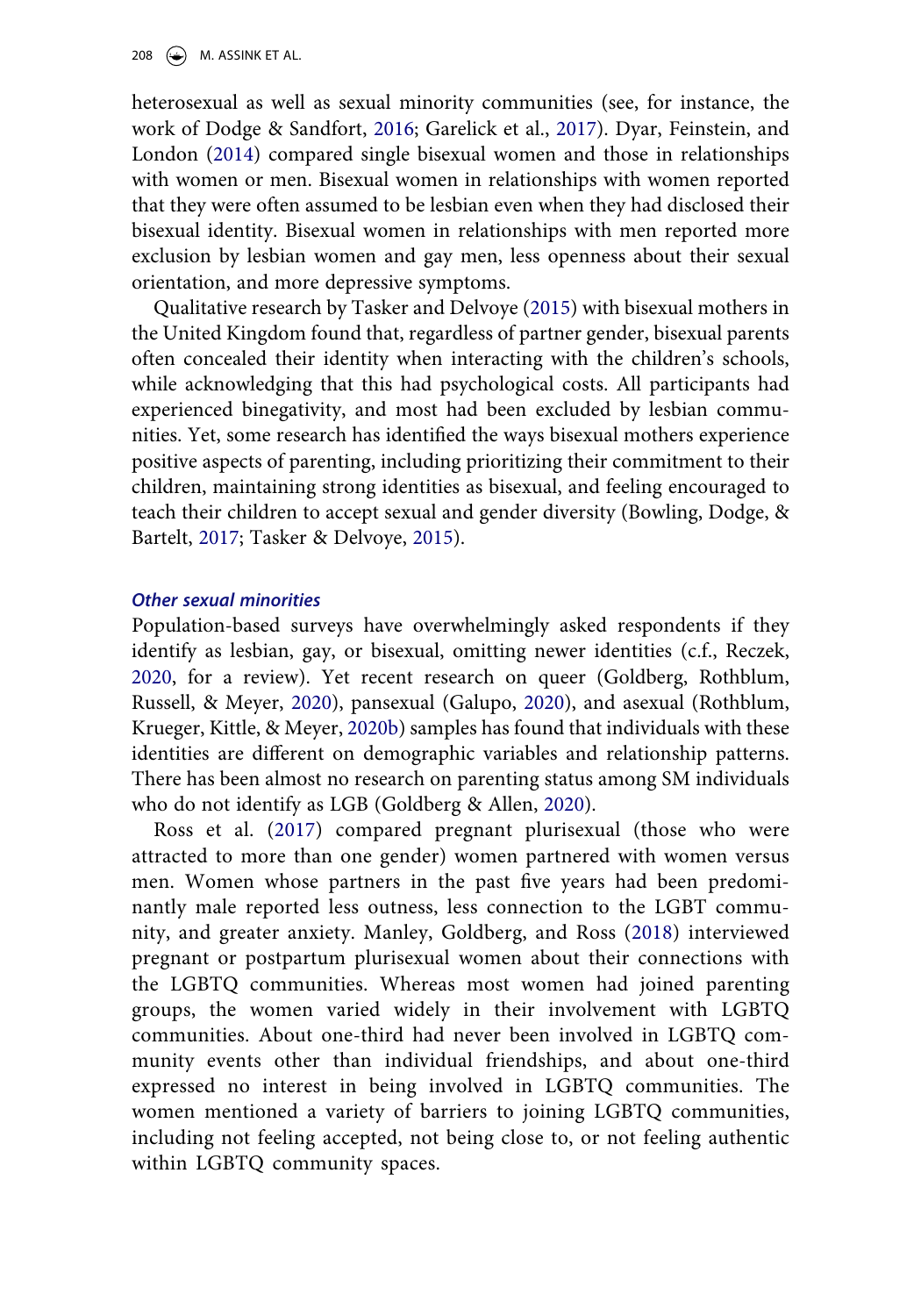### *Sexual minorities without children*

<span id="page-5-5"></span><span id="page-5-4"></span>The effects of parenthood status on the mental health of heterosexual parents have been studied for many decades (c.f., Umberson, Pudrovska, & Reczek, [2010](#page-24-8), for a review), but there has been little research on correlates of being or not being a parent among sexual minorities. Morris, Balsam, and Rothblum ([2002](#page-24-9)) compared lesbian and bisexual mothers who had children before coming out, those who had children after coming out, and those without children. Women who had children before coming out were older, more likely to have married men, and the most likely to have ever sought mental health counseling of the three groups. Lesbian and bisexual women with children were more likely to identify as African American or Native American than Latina or White, and least likely to identify as Asian American. Women without children came out at younger ages than women who had children before coming out. Regarding ethnicity, several studies found that women of color across the U.S. are more likely to parent than White women (Kastanis & Wilson, [2014;](#page-23-3) The Williams Institute, UCLA School of Law, [2019a\)](#page-24-10). Henehan, Rothblum, Solomon, and Balsam ([2007\)](#page-23-4) found that members of male and female same-sex couples without children reached milestones in the coming out process (e.g., coming out to someone else, having their first same-sex relationship) at earlier ages than those with children.

#### <span id="page-5-1"></span><span id="page-5-0"></span>*Aims of the present study*

The two principal research questions in the present study were: (1) are there differences in mental health variables between SM parents and non-parents, comparing lesbian, bisexual, and women with other sexual identities; and (2) what is the effect of age cohort for parents and non-parents, given the changes in attitudes toward SM parenting over past decades? In examining these questions, a broad perspective on mental health was adopted that considered direct measures of mental health (i.e., psychological distress, life satisfaction, and happiness) as well as measures influencing mental health (i.e., social support, felt stigma, internalized homophobia, and community connectedness). These mental health factors and those that influence mental health are measured in the *Generations* study (e.g., Krueger, Lin, Kittle, & Meyer, [2020](#page-23-5); Meyer, Marken, Russell, Frost, & Wilson, [2020;](#page-24-11) Rothblum et al., [2020b\)](#page-24-1), and provide a unique opportunity to study differences between sexual minority parents and non-parents.

<span id="page-5-3"></span><span id="page-5-2"></span>Regarding parenting status, we hypothesized that the groups would differ on the studied mental health measures. We predicted that bisexual parents may score better than lesbian parents on measures of mental health because bisexual mothers may be viewed as heterosexual by the general public and thus be more accepted as parents. At the same time, we also predicted that, due to binegativity, bisexual parents may experience less connection to the LGBT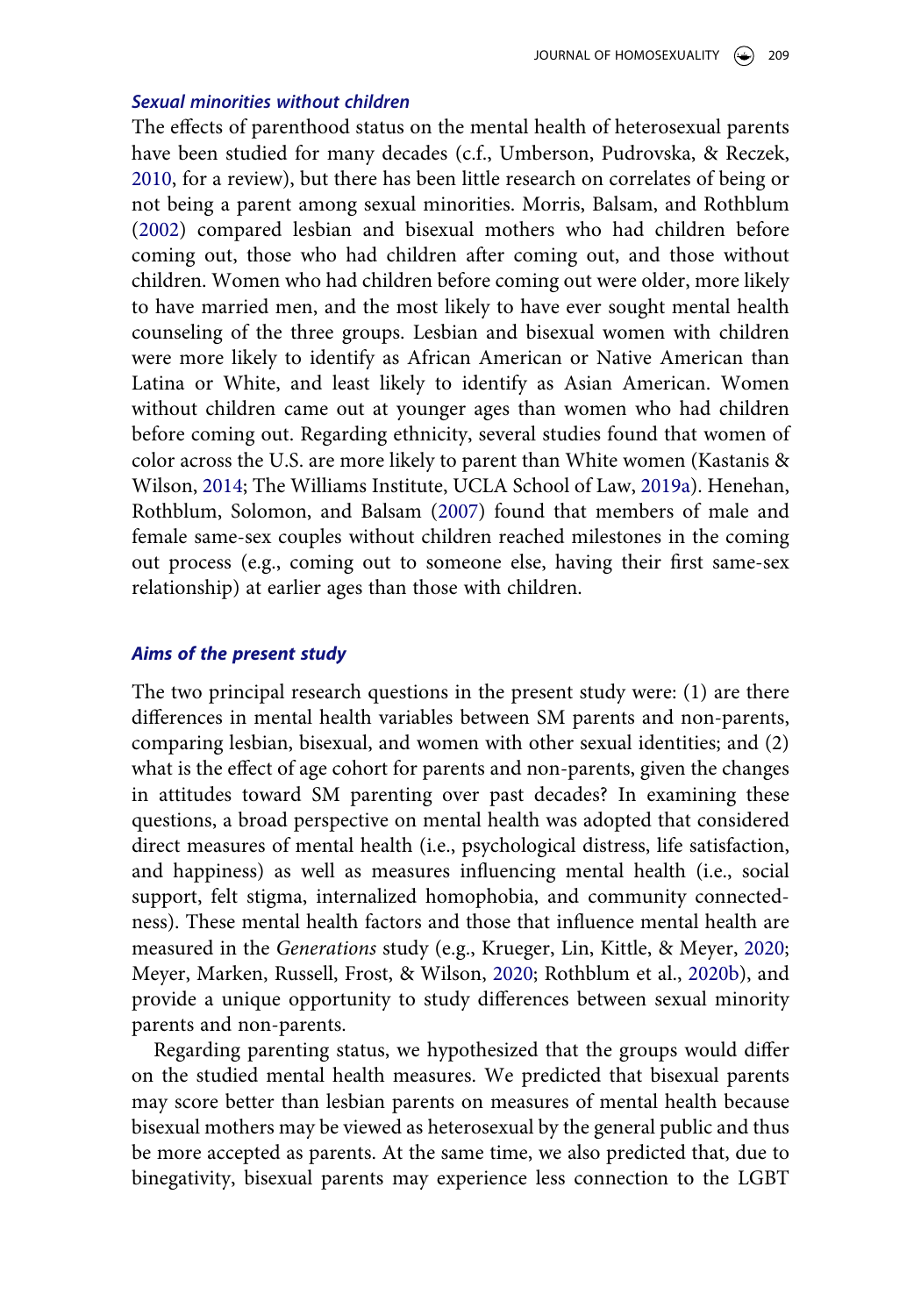210  $\left(\bigcirc\right)$  M. ASSINK ET AL.

community than lesbian parents. We did not have any predictions for the other sexual identities given the lack of prior research on this population.

In addition, we hypothesized differences among subgroups of parents regarding generational cohorts, based on experiences in their early life. We were fortunate to have permission to use the *Generations* dataset, which surveyed three age cohorts of sexual minorities, described as coming of age during the Stonewall Inn riots (1969), the formation of ACT UP [\(1987\)](#page-21-2), and marriage equality in some states (2003). Although societal acceptance of samesex couples having children has increased in the past decades, implying that non-heterosexual parents may no longer experience substantial rejection from society, these changes are relatively recent. Therefore, we predicted that the oldest age cohort of parents would score lower on mental health measures than the younger two age cohorts.

### **Materials and methods**

### *Participants*

We had access to the data from the first wave of the *Generations* study (Meyer et al., [2020](#page-24-11)), which collected data on health and well-being across three cohorts of lesbian women, gay men, and bisexual people (LGB) who did not identify as transgender and who came of age in the U.S. at different time periods. That study included a measure of psychological distress, measures related to mental health (life satisfaction, happiness, and social support from family and friends), and measures focused on LGB mental health (felt stigma, internalized homophobia, and community connectedness).

In the *Generations* study, the youngest cohort of participants, referred to as the *cultural inclusion* generation or *Equality* cohort, consisted of those who were 18–25 years old when recruited, and entered adulthood after sodomy laws were ruled unconstitutional, the federal policy "Don't ask, don't tell" was reversed by Congress, and significant parts of the Defense of Marriage Act were invalidated by the Supreme Court. Participants in the middle cohort, called the *institutional advancement* generation or *Visibility* cohort, were 34–41 years old when recruited. These participants entered adulthood at the height of the HIV/AIDS epidemic as treatments were being developed. The oldest cohort, called the *identity formation generation* or *Pride* cohort, was 52–59 years old when recruited and comprised participants who entered adulthood in a time when homosexuality was considered a mental health disorder. They experienced the start of the modern gay liberation movement and were impacted by the emergence of a gay identity, discourse about gay pride, and coming out. The label of each age cohort (i.e., *Equality, Visibility*, and *Pride*) was chosen by the *Generations* study to reflect a significant and distinct event in LGB history that participants experienced in their early life: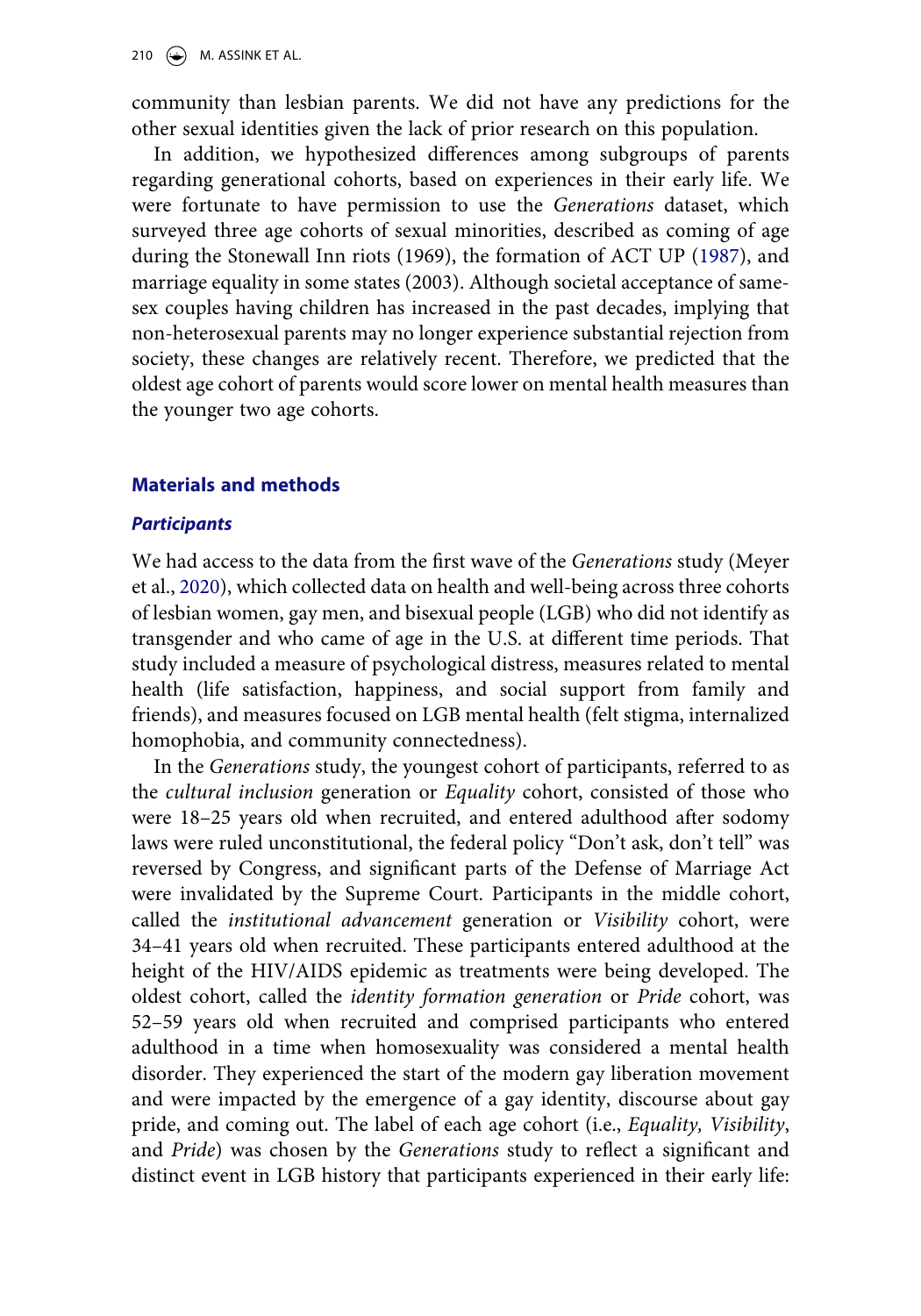marriage equality in Massachusetts (2003), the formation of ACT UP [\(1987](#page-21-2)), and the Stonewall Inn riots (1969). These events occurred when participants were 10 years old plus/minus 3 years, as this age span is considered important for sexual development (Herdt & McClintock, [2000\)](#page-23-6).

<span id="page-7-0"></span>The participants were recruited by the U.S. survey research company Gallup, Inc., which used random-digit dialing of landlines and cell phones to interview U.S. adults. Participants were recruited in a daily random sample of U.S. adults between March 2016 and March 2017, with an oversample of Black and Latino respondents who were sampled between April 2017 and March 2018. A total of 366,644 participants representing the U.S. population of people with a landline or mobile phone were screened by Gallup for inclusion in the *Generations* study (Meyer et al., [2020](#page-24-11)). This screening comprised a two-step process in which LGBT individuals were first identified in the general U.S. population. Next, eligible respondents who agreed to participate completed a self-administered online or paperbased questionnaire. Straight/heterosexual respondents were not eligible for the *Generations* study, and respondents identifying as transgender regardless of sexual orientation were recruited into a different study ([www.trans](http://www.transpop.org) [pop.org\)](http://www.transpop.org).

Of all 366,644 participants, 3.5% identified as LGBT, and 27.5% of these participants met the eligibility criteria for study participation. Eighty percent of the eligible respondents agreed to participate, and of those, 48% completed the survey, for a total response rate of 39%. The dataset for the first wave of the *Generations* study comprised 1,563 participants, of whom 1,369 were recruited in the original sample, and 194 were recruited in the oversample. Of the 1,563 enrolled participants, 45 participants were removed from the dataset because they identified as transgender  $(n = 27)$ , or because they provided an ineligible year of birth (*n* = 18). Therefore, the final *Generations* baseline dataset comprised 1,518 participants (1,331 from the original sample and 187 from the oversample).

Given the current study aims, we excluded all participants with a male sex assigned at birth  $(n = 706)$  based on the survey question "What sex were you assigned at birth, on your original birth certificate?" with female and male as response categories (there were no participants with male sex assigned at birth who identified as lesbian or bisexual). Next, based on the survey question "Which of the following best describes your current sexual orientation?" nine participants identifying as straight/heterosexual were excluded. Based on the survey question "Do you have any children?" another seven participants for which the parenthood status was unknown were excluded. Last, two participants with missing values on most variables of interest were excluded. In the end, our sample comprised 794 participants (692 from the original sample and 102 from the oversample), including 222 parents (22.8%) and 572 non-parents (77.2%).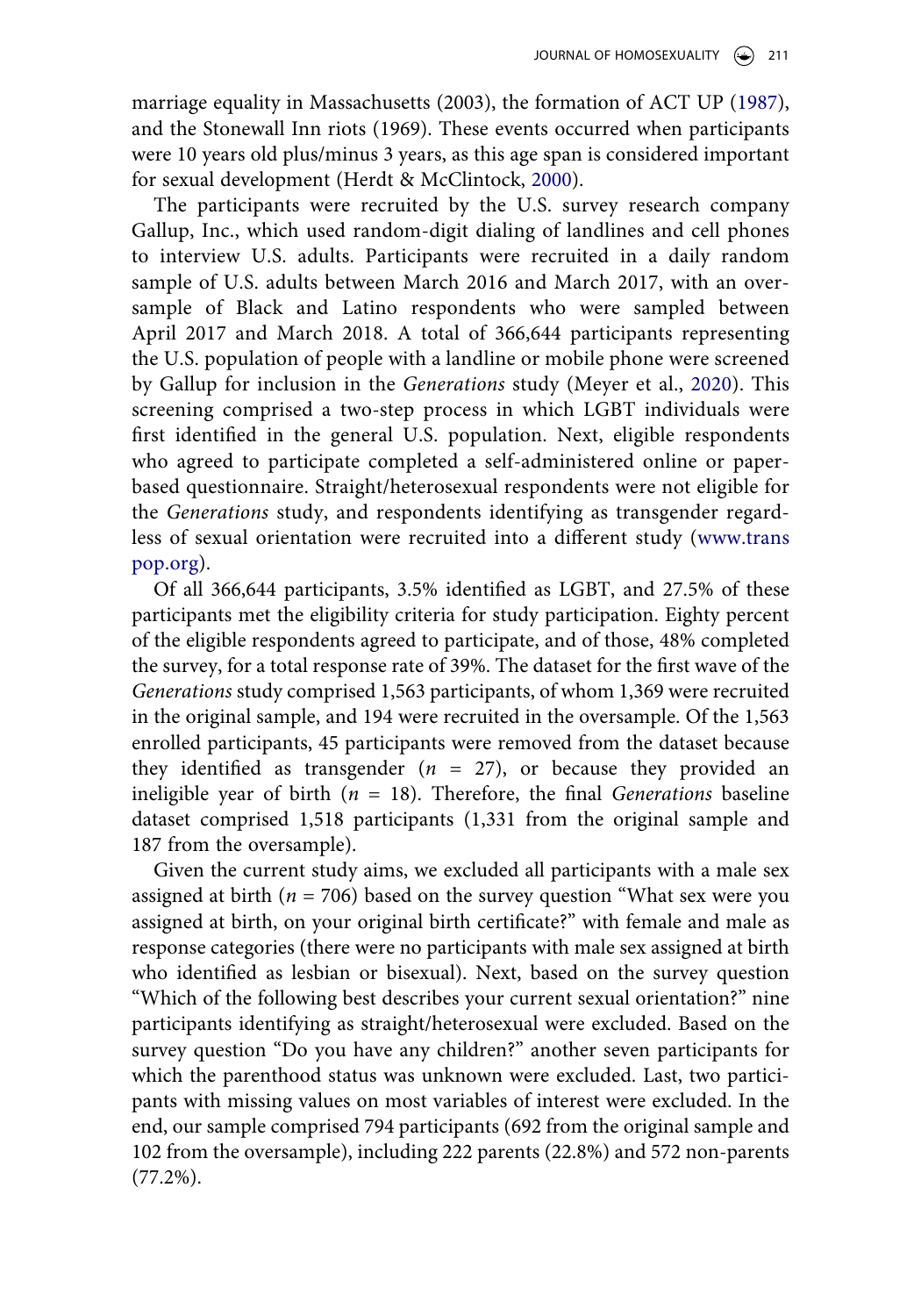### *Measures*

### *Demographic characteristics*

The following demographic characteristics were assessed in the *Generations*  study (Meyer et al., [2020](#page-24-11)) and taken into account in the current study: year of birth (from which a respondent's age in years was derived), sexual orientation (with choices straight/heterosexual, lesbian, gay, bisexual, queer, same-gender loving, or other [write-in]), current gender identity (woman, man, transgender woman/male-to-female, transgender man/female-to-male, non-binary/genderqueer), race/ethnicity (Asian/Asian-American, Black/African-American, Hispanic/Latino/Spanish origin, Middle Eastern/North-African, Native Hawaiian/Pacific Islander, White, American-Indian/Alaskan-Native), whether or not the participant was born in the U.S., the U.S. region of residence (Northeast, Midwest, South, West), the participant's level of education (high school or less, some college, college degree, more than college), employment status (employed full time, employed part time, unemployed, not in work force), urbanicity (non-urban, urban), whether or not the participant was partnered at the time of data collection, and if so, the partner's gender (woman, man, transgender woman/male-to-female, transgender man/femaleto-male, non-binary/genderqueer).

### *Psychological distress*

<span id="page-8-1"></span>The Kessler-6 Psychological Distress Scale (Kessler et al., [2002\)](#page-23-7) was used to assess psychological distress. Items asked how often in the past 30 days participants had felt "nervous," "hopeless," "restless or fidgety," "so depressed that nothing could cheer you up," "that everything was an effort," and "worthless." Participants answered on a 5-point Likert scale ranging from "none of the time" to "all of the time" (Cronbach's  $\alpha$  = .892). For each participant, the individual item scores were added into a total scale score with higher values indicating more psychological distress. Multiple validation studies found that the Kessler-6 has very good concordance with clinical diagnoses of severe mental illnesses in general U.S. population samples (Kessler et al., [2003\)](#page-23-8).

### <span id="page-8-2"></span>*Life satisfaction*

<span id="page-8-0"></span>Life satisfaction was assessed with the Satisfaction with Life Scale by Diener, Emmons, Larsen, and Griffin ([1985\)](#page-22-11). This scale assesses participants' global satisfaction with life as a "cognitive-judgmental process" (Diener et al., [1985](#page-22-11), p. 71) and comprises 4 items that are rated on a 7-point Likert scale ranging from strongly disagree to strongly agree (Cronbach's  $\alpha$  = .924). Examples of items are: "The conditions of my life are excellent" and "I am satisfied with life." A mean score was calculated for each participant with higher values representing greater satisfaction with life. Many different studies found that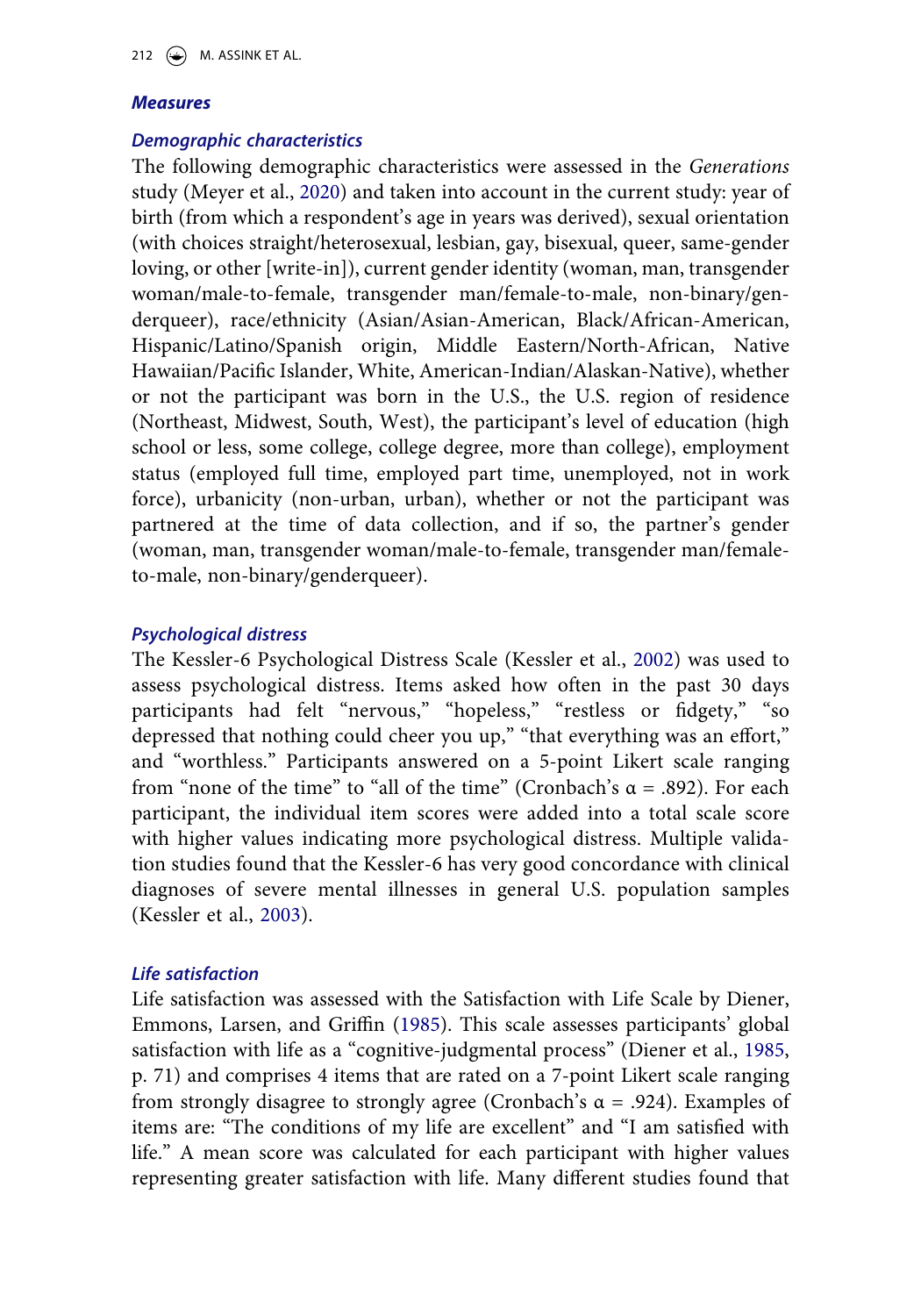<span id="page-9-5"></span>this scale to be a valid and reliable measure of life satisfaction across different cultural contexts (e.g., Pavot & Diener, [2008\)](#page-24-12).

### *Happiness*

A single item was used to assess happiness (i.e., "Generally, how would you say things are these days in your life? Would you say . . . ") to which participants responded on a 3-point Likert scale ranging from not too happy to very happy. A higher score represented more happiness. Studies have shown that a single item can accurately measure happiness (e.g., Cheung & Lucas, [2014](#page-22-12))

### <span id="page-9-0"></span>*Social support*

<span id="page-9-6"></span>Two subscales of the Multidimensional Scale of Perceived Social Support (MSPSS; Zimet, Dahlem, Zimet, & Farley, [1988](#page-25-1)) were used to assess social support from family (4 items; Cronbach's  $\alpha$  = .924) and social support from friends (4 items; Cronbach's  $\alpha$  = .946). Scale items (e.g., "My family really tries to help me") asked participants to rate their levels of agreement on a 7-point Likert scale ranging from very strongly disagree to very strongly agree. For each participant, a mean score was calculated for each of the two subscales with higher values indicating more perceived social support (from family or friends). The validity and factor structure of the MSPSS have been demonstrated in different samples and contexts (López Ramos, Fernández Muñoz, Navarro-Pardo, & Murphy, [2016](#page-23-9)).

### <span id="page-9-4"></span>*Felt stigma*

<span id="page-9-1"></span>The participants' perceptions of stigma in their environment were assessed with Herek's [\(2008](#page-23-10)) scale. This scale consists of three items, such as "Most people where I live think less of a person who is LGB," which are scored on a 5-point Likert scale ranging from strongly disagree to strongly agree (Cronbach's  $\alpha$  = .702). A mean score was calculated for each respondent with higher scores representing more felt stigma. Although Herek's scale is very often used in research, it has not been validated yet.

### *Internalized homophobia*

<span id="page-9-3"></span><span id="page-9-2"></span>The degree to which participants accept sexual stigma as part of their value system and self-concept (i.e., internalized homophobia) was assessed with the Revised Internalized Homophobia Scale (IHP-R; Herek, Gillis, & Cogan, [2009\)](#page-23-11). The five items (e.g., "I wish I weren't LGB") were scored on a 5-point Likert scale ranging from strongly disagree to strongly agree (Cronbach's  $\alpha$  = .730). A mean score was calculated for each respondent with higher scores representing more internalized homophobia. Acceptable construct validity has been found for the original IHP scale (Herek, Cogan, Gillis, & Glunt, [1998\)](#page-23-12), and high correlations were found between the original and revised IHP (Herek et al., [2009\)](#page-23-11).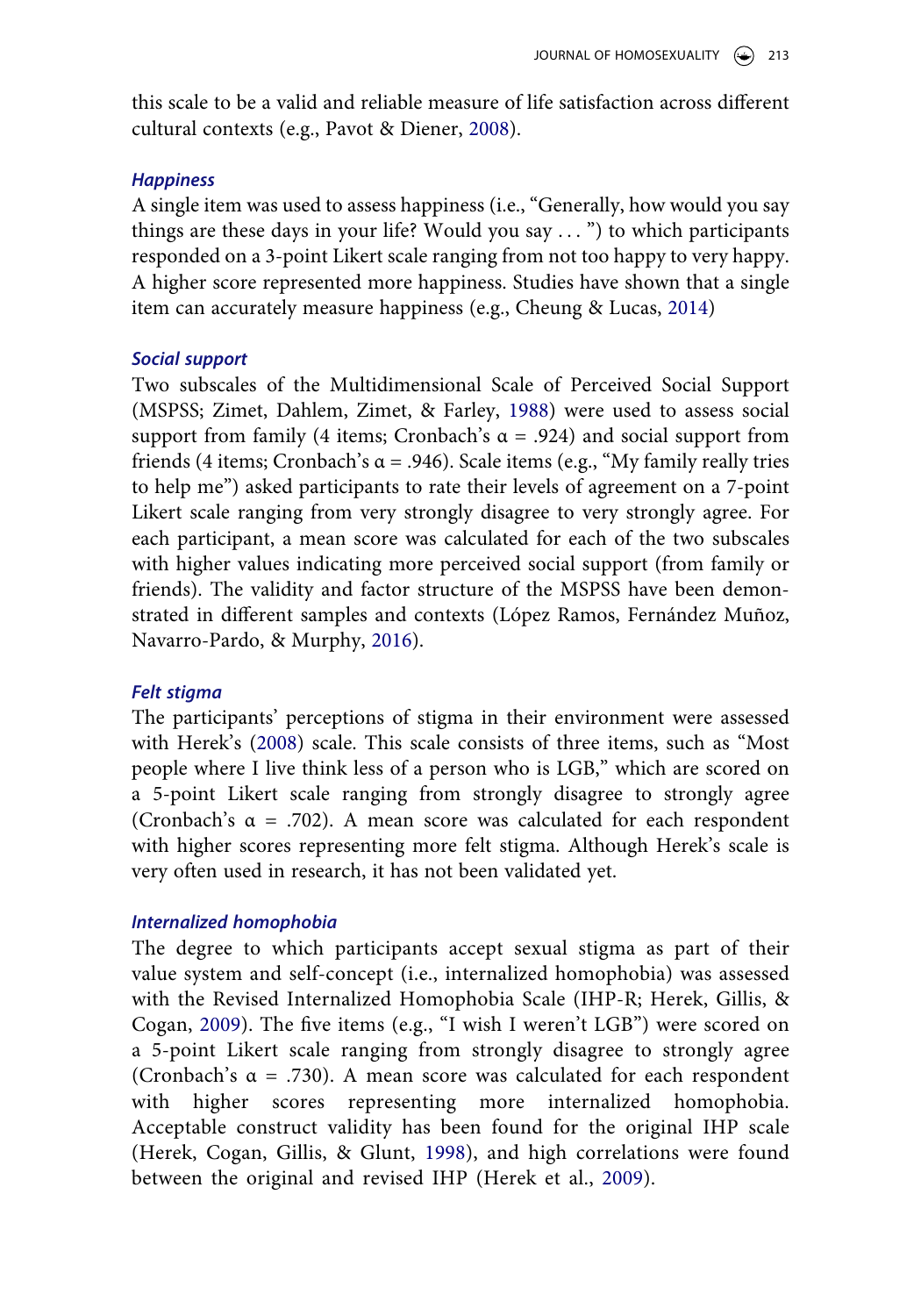214  $\left(\bigcirc\right)$  M. ASSINK ET AL.

### *Community connectedness*

An adapted 7-item scale of Frost and Meyer's ([2011](#page-22-13)) 8-item scale was used for assessing the desire for and strength of LGBT community affiliation. Items (e.g., "You feel you're a part of the LGBT community") were scored on a 4-point Likert scale ranging from strongly disagree to strongly agree (Cronbach's  $\alpha$  = .865). A mean score was calculated for each respondent with higher scores indicating greater community connectedness. The factorial, convergent, and discriminant validity of the 8-item scale in different populations of sexual minority individuals were demonstrated by Frost and Meyer ([2011](#page-22-13)).

### <span id="page-10-0"></span>*Data analysis*

The analytical procedure comprised several steps, and all analyses were conducted in SPSS version 25 using the Complex Samples module so that sample weights were applied to the analyses. First, *F* tests were performed to examine bivariate associations between the demographic characteristics and parenting status separately for lesbian/gay women, bisexual women, and women reporting a sexual orientation other than lesbian/gay or bisexual. Next, two by three ANOVAs were performed to evaluate differences in the mental health factors between non-parents and parents, and between the three age cohorts (youngest vs. middle vs. oldest age cohort). These analyses were done for lesbian/gay women, bisexual women, and women reporting a sexual orientation other than lesbian/gay or bisexual, separately. As we were also interested in whether or not potential mental health differences between non-parents and parents are equal across women in the different age cohorts, the interaction between parenthood status and age cohort was tested in each of these ANOVAs. Whenever this interaction effect and/or the main effect of age cohort was significant, post-hoc analyses were performed to further examine significant effects. Finally, we performed three-way ANOVAs separately for non-parents and parents to examine differences in mental health factors across lesbian/gay, bisexual women, and other sexually oriented women, while controlling for the effect of age cohort. In this way, we looked into mental health differences between mothers with different sexual orientations, and between non-mothers with different sexual orientations. As for the pathway to parenthood in the sampled sexual minority women, the *Generations* questionnaire did not ask about how family formation occurred. Therefore, this could not be further examined here.

Missing values were present in both the demographic characteristics and the mental health factors, though the numbers of missing values were rather low. Specifically, in all studied demographics, missing values (%) were only present for whether or not a participant was born in the U.S. (0.1%), employment status (4.9%), whether or not a participant was in a relationship (0.5%), and if so, the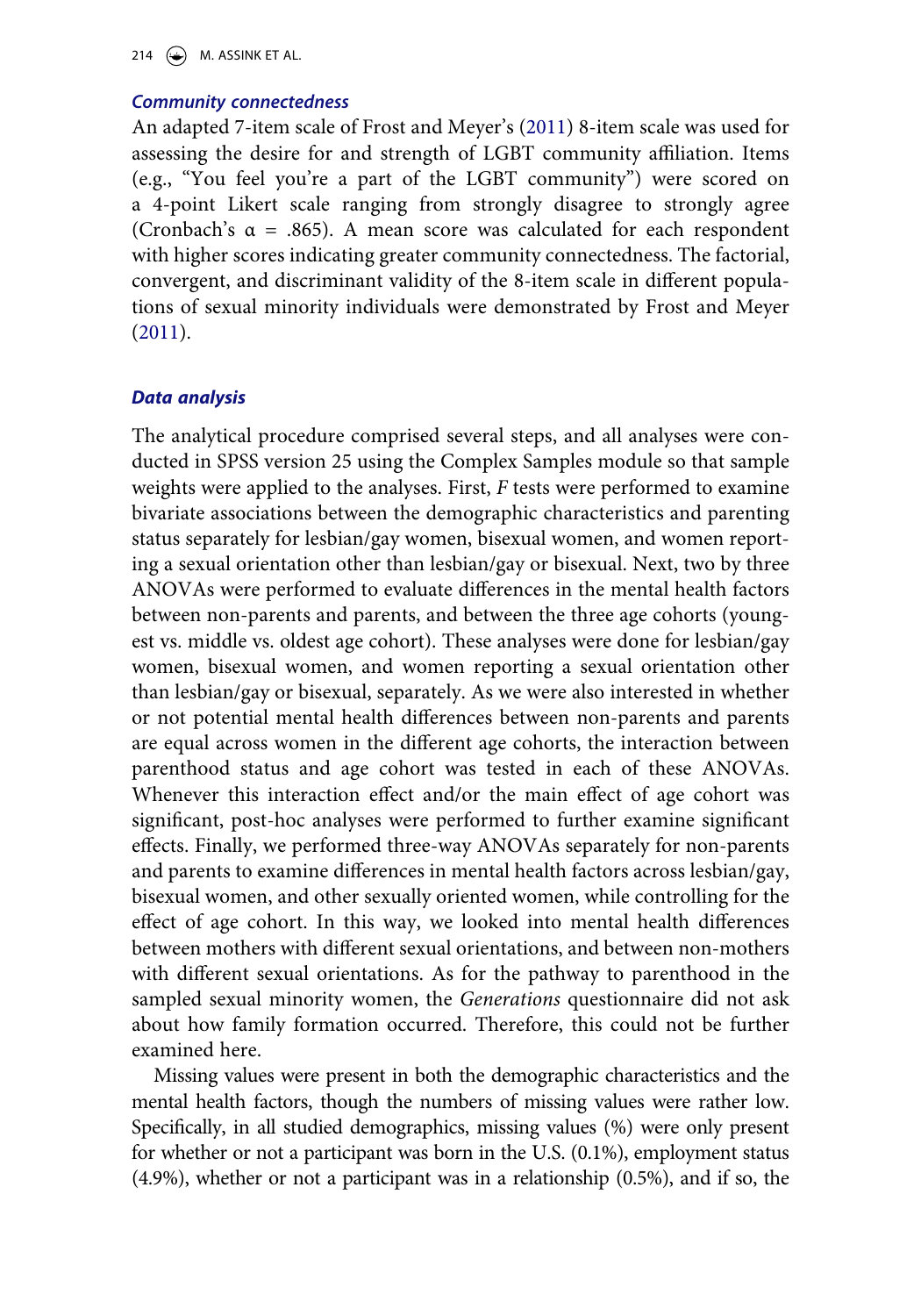<span id="page-11-0"></span>gender of the partner  $( $0.1\%$ )$ . As for the mental health factors, missing values were present in felt stigma (0.5%), internalized homophobia (1.4%), community connectedness (3.5%), social support of family (0.9%) and friends (1.1%), psychological distress (0.8%), life satisfaction (1.13%), and happiness (2.6%). Missing values for scale scores were imputed by chained equations (fully conditional specification) using predictive mean matching (Little, [1988](#page-23-13)) by the *Generations*  Study researchers (see Krueger et al., [2020\)](#page-23-5). In this imputation method, each imputed variable serves as a predictor in the imputation regression models for all other imputed variables that are used to predict the missing values. Rather than (total) scale scores, individual scale items were imputed, implying that a maximum percentage of missing item responses was required for a single imputation. To improve matching, the variables age, race/ethnicity, and sex assigned at birth were included in each imputation model. For all imputations, the full Generations baseline sample  $(N = 1,518)$  was used. Krueger et al. ([2020\)](#page-23-5) note that predictive mean matching can be considered a general form of hotdeck imputation, in which missing values are replaced by matching nonrespondents to respondents in the same dataset only using categorical predictors (p. 30). These matching-imputation methods are commonly used, because they recreate distributions well by using observed values for imputations, and they are also more robust to violation of the normality assumption than parametric imputation methods (Morris, White, & Royston, [2014\)](#page-24-13).

<span id="page-11-1"></span>In all analyses, survey weights were utilized to allow for generalization to the U.S. population of sexual minority women aged 18–25, 34–41, and 52–59 (i.e., each age cohort). The sample is not necessarily representative of all people in the U.S., because the target population and sampling frame excluded people in other age groups, people with low educational attainment, and people with no cell or landline phone (see Krueger et al., [2020](#page-23-5) for details). For all analyses, *p* values smaller than .05 were considered statistically significant.

### *Ethical approval*

This study received research ethics committee approval from the Institutional Review Board of the University of California, Los Angeles, and the Ethics Review Board of the Faculty of Social and Behavioral Sciences of the University of Amsterdam (the Netherlands) approved it for secondary analyses (Protocol number: 2019-CDE-10651).

#### **Results**

#### *Demographic characteristics by sexual orientation and parenthood status*

[Table 1](#page-13-0) presents demographic characteristics of the respondents by sexual orientation and parenthood status. In the full sample of  $N = 794$  respondents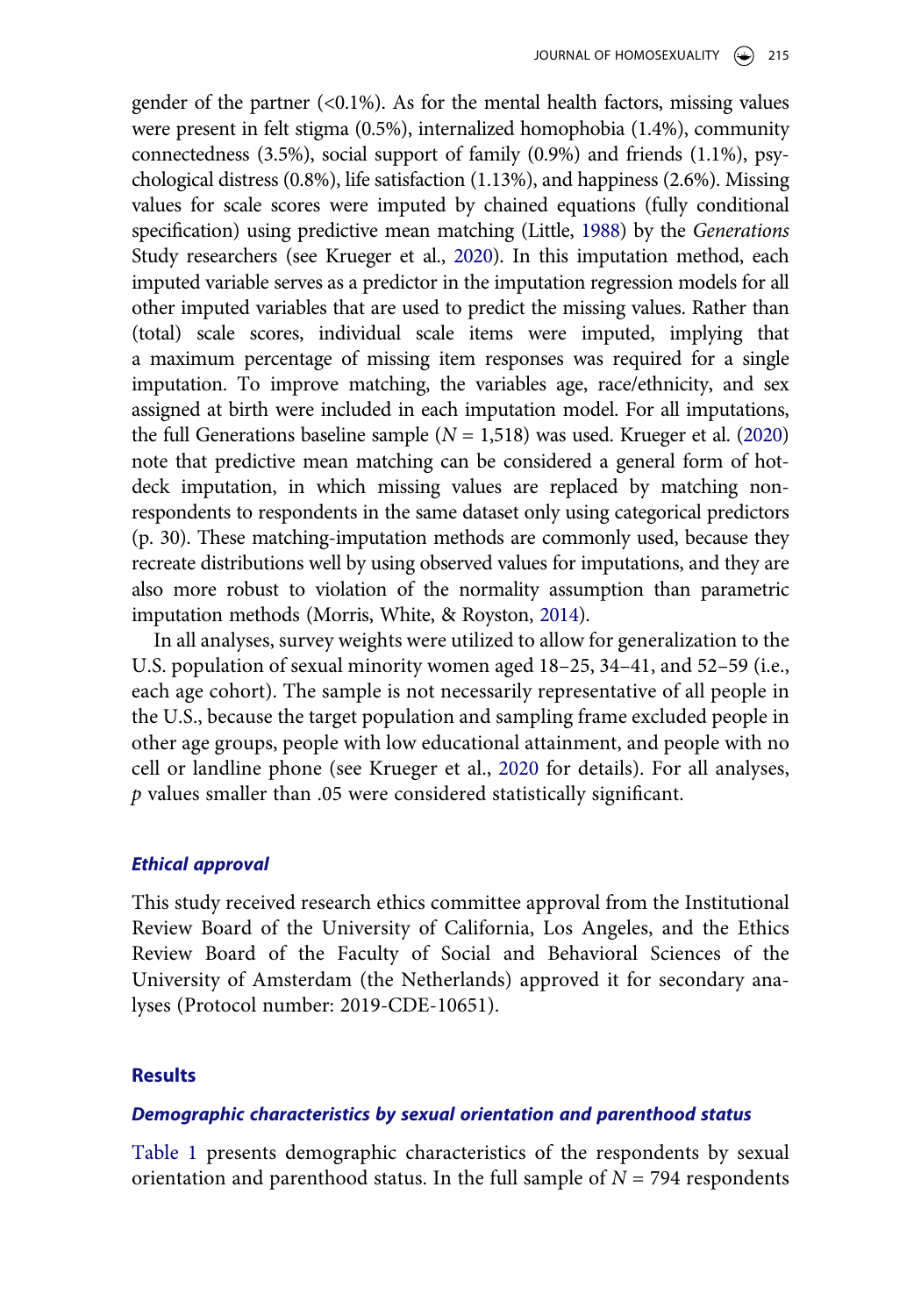who identified their sex assigned at birth as female, most women identified as bisexual (*n* = 352; 52.4%), followed by lesbian/gay (*n* = 301; 30.0%), and another sexual orientation ( $n = 141$ ; 17.7%; Unweighted sample sizes and weighted percentages are reported here and in [Table 1](#page-13-0)). The latter group comprised women identifying as queer (*n* = 68; 8.2%), same-gender loving (*n* = 15; 1.2%), pansexual (*n* = 31; 4.4%), asexual (*n* = 9; 1.4%), or as sexually oriented in any other way ( $n = 18$ ; 2.4%). Although a substantial number of queer-identifying respondents were part of this group, we decided not to create a separate queer group as sample sizes would be too small for intelligible analyses (but see the work of Goldberg et al., [2020](#page-23-1), who focused specifically on queer-identifying respondents in the *Generations* study).

[Table 1](#page-13-0) reveals that in each of the three sexual orientation groups, nonparents were more prevalent than parents, and most women belonged to the youngest age cohort. Further, most lesbian/gay and bisexual participants identified as woman and to a far lesser extent as non-binary/gender queer. However, in women who identified their sexual orientation as Other, the proportion of non-binary/gender queer identified people was largest (see [Table 1](#page-13-0)). Frequency analyses also revealed that most participants were White, although a substantial number of participants were Black, Latino, or of a different race (See note in [Table 1](#page-13-0) for details). Most participants were born in the U.S., full-time employed, urban dwellers, and in a relationship. Non-transgender woman and non-transgender man were the most prevalent gender of the current partner. Partners of lesbian/gay participants were overwhelmingly female and partners of bisexual women were overwhelmingly male. Most participants had some college education or less. In general, the participants were equally distributed across the four U.S. census regions, although most lesbian/gay women were living in the South. The full sample (*N* = 794) included an oversample (*n* = 102; 14.6%) of Black (*n* = 40; 6.7%, of whom 26 were non-parents [6.6%] and 14 parents [7.1%]), Latino (*n* = 20; 2.5%, of whom 16 were non-parents  $[2.9\%]$  and 4 parents  $[1.2\%]$ ), White  $(n = 3;$ 0.2%, of whom 1 was a non-parent  $[0.1\%]$  and 2  $[0.6\%]$  were parents), and other-race  $(n = 39; 5.2\%, 29$  of whom were non-parents  $[5.7\%]$  and 10 [3,6%] parents) participants.

The results of adjusted chi-square association tests revealed associations between parenthood status and several demographics. First, across lesbian/ gay, bisexual, and other sexual orientations, parents were less likely to be in the youngest age cohort (adjusted residual  $[AR] = -6.352$ ,  $AR = -9.902$ , and  $AR =$  $-5.904$ , respectively) than in the middle age cohort (AR = 2.484, AR = 8.548, and  $AR = 5.025$ , respectively) and the oldest age cohort ( $AR = 4.425$ ,  $AR =$ 4.976,  $AR = 1.292$ (ns), respectively). Further, parents in the other sexual orientation category were less likely to identify as non-binary/gender queer (AR = −3.961). Bisexual and other sexually oriented parents were more likely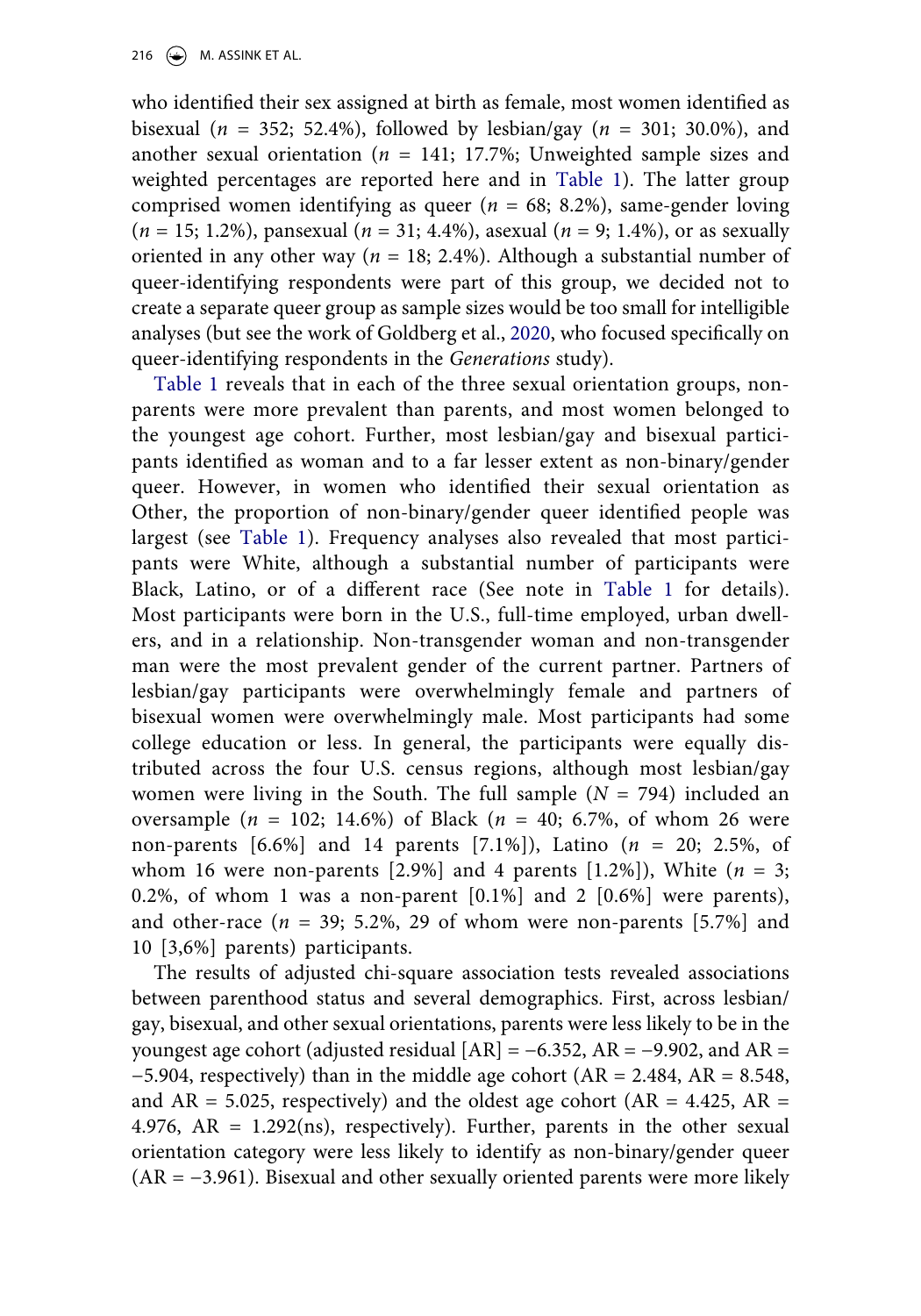<span id="page-13-0"></span>

| Table 1. Demographics of the sample by |                      |                            |              |                                                  |        |                   |                             |                               |                                                | Sexual orientation                 |        |                   |                 |                                       |                     | sexual orientation and parenthood status with unweighted sample sizes and weighted percentages (N = 794) |        |             |
|----------------------------------------|----------------------|----------------------------|--------------|--------------------------------------------------|--------|-------------------|-----------------------------|-------------------------------|------------------------------------------------|------------------------------------|--------|-------------------|-----------------|---------------------------------------|---------------------|----------------------------------------------------------------------------------------------------------|--------|-------------|
|                                        |                      | Lesbian/gay women(n = 301; |              |                                                  |        |                   |                             |                               |                                                |                                    |        |                   |                 | Other sexual orientation( $n = 141$ ; |                     |                                                                                                          |        |             |
|                                        |                      | 30.0%)                     |              |                                                  |        |                   |                             |                               |                                                | Bisexual women $(n = 352; 52.4\%)$ |        |                   |                 |                                       | 17.7%)              |                                                                                                          |        |             |
|                                        |                      | No children                |              | Children <sup>a</sup>                            |        |                   |                             | No children                   |                                                | Children <sup>b</sup>              |        |                   |                 | No children                           |                     | Children <sup>c</sup>                                                                                    |        |             |
|                                        |                      | $(n = 213; 76.5\%)$        | Ŝ            | $= 88; 23.5\%$                                   |        |                   |                             | $(n = 238;$<br>73.5%)         |                                                | $(n = 114;$<br>26.5%)              |        |                   |                 | $(n = 121; 89.2\%)$                   |                     | $(n = 20; 10.8\%)$                                                                                       |        |             |
|                                        | Ξ                    | ℅                          | Ξ            | ℅                                                | щ      | $\sigma^{\sigma}$ | U                           | ℅                             | n                                              | $\%$                               | щ      | $\sigma^{\sigma}$ | n               | ℅                                     | Ξ                   | ℅                                                                                                        | щ      | $\rho^d$    |
| Age cohort                             |                      |                            |              |                                                  | 16.328 | $500 -$           |                             |                               |                                                |                                    | 54.005 | $00 -$            |                 |                                       |                     |                                                                                                          | 27.975 | 5001        |
| Youngest (18-25)                       | 84                   | 64.2                       |              | 16.0                                             |        |                   | 83                          | 88.0                          |                                                |                                    |        |                   |                 | 85.2                                  |                     | <b>9.9</b>                                                                                               |        |             |
| Middle (34-41)                         | 38<br>$\overline{5}$ | 15.5                       | 678          | 32.6<br>51.3                                     |        |                   | $\frac{4}{7}$               | 9.7<br>2.3                    | 738                                            | 33.0<br>33.0<br>12.1               |        |                   |                 | $\frac{1}{2}$ .6                      |                     | 68.8                                                                                                     |        |             |
| Oldest (52-59)                         |                      | 20.4                       |              |                                                  |        |                   | $\overline{4}$              |                               |                                                |                                    |        |                   |                 |                                       |                     | $\frac{3}{1}$                                                                                            |        |             |
| Gender identity                        |                      |                            |              |                                                  | 0.008  | 927               |                             |                               |                                                |                                    | 0.139  | 709               |                 |                                       |                     |                                                                                                          | 7.632  | 007         |
| Woman                                  | 208<br>5             | 98.3                       | <b>ყე</b> ო  | 98.5                                             |        |                   | 233                         | 97.4                          | $\Xi$                                          | 96.4                               |        |                   | $\overline{z}$  | 59.3<br>40.7                          | ≌ ∼                 | 90.1                                                                                                     |        |             |
| Non-binary/gender queer                |                      |                            |              | 1.5                                              |        |                   |                             | 2.6                           | $\sim$                                         | 3.6                                |        |                   |                 |                                       |                     | 9.9                                                                                                      |        |             |
| Race/Ethnicity                         |                      |                            |              |                                                  | 1.145  | 330               |                             |                               |                                                |                                    | 1.046  | 370               |                 |                                       |                     |                                                                                                          | 2.080  | .104        |
| Black                                  |                      |                            |              | 15.4                                             |        |                   |                             |                               |                                                | 14.0                               |        |                   |                 | 14.1                                  |                     | 18.9                                                                                                     |        |             |
| Latino                                 | $37 - 28$            | 22.8                       | けっぴょ         |                                                  |        |                   | 29.740                      | $11.6$<br>$9.2$<br>$0.5$      | $\frac{13}{5}$ o $\frac{15}{5}$ $\frac{20}{5}$ | 5.9                                |        |                   | $16 - 77$       | $\overline{5}$                        | <b>4 m L O</b>      | 15.1<br>26.5                                                                                             |        |             |
| White                                  |                      |                            |              |                                                  |        |                   |                             |                               |                                                |                                    |        |                   |                 | 58.8                                  |                     |                                                                                                          |        |             |
| Other <sup>e</sup>                     |                      | 49.6<br>16.6               |              | $6\frac{4}{3}$<br>$\frac{3}{4}$<br>$\frac{8}{8}$ |        |                   | 46                          | 17.8                          |                                                | 68.5<br>11.5                       |        |                   |                 | 18.0                                  |                     | 39.6                                                                                                     |        |             |
| Born in U.S.                           |                      |                            |              |                                                  | 0.219  | 640               |                             |                               |                                                |                                    | 0.077  | .782              |                 |                                       |                     |                                                                                                          | 0.970  | 326         |
| ş                                      |                      |                            |              |                                                  |        |                   |                             |                               |                                                |                                    |        |                   |                 | 3.2                                   |                     |                                                                                                          |        |             |
| Yes                                    | $\frac{10}{202}$     | 4.2<br>95.8                | ო <u>ყ</u> ე | 2.9<br>97.1                                      |        |                   | $\frac{11}{227}$            | 3.7<br>96.3                   | $\frac{5}{109}$                                | 3.0<br>97.0                        |        |                   | $\frac{5}{116}$ | 96.8                                  | ಂ ನಿ                | $^{0.001}$                                                                                               |        |             |
| U.S. Region of residence               |                      |                            |              |                                                  | 0.199  | 891               |                             |                               |                                                |                                    | 0.469  | 702               |                 |                                       |                     |                                                                                                          | 1.025  | 381         |
| Northeast                              |                      |                            |              | 17.3                                             |        |                   |                             |                               |                                                |                                    |        |                   |                 |                                       |                     |                                                                                                          |        |             |
| Midwest                                | 4258                 | 18.5<br>14.5<br>145.7      | 7988         | $16.7$<br>$40.8$                                 |        |                   | \$226                       | 18.8<br>21.9<br>26.7          | 8232                                           | 8.7<br>2123<br>222                 |        |                   | 73.57           | 20.5<br>27.87<br>28.7                 | <b>4 2 7 7</b>      | $1,6$<br>$1,6$<br>$1,6$<br>$1,6$<br>$1,8$<br>$1,8$<br>$1,8$<br>$1,8$                                     |        |             |
| West                                   |                      |                            |              |                                                  |        |                   |                             |                               |                                                |                                    |        |                   |                 |                                       |                     |                                                                                                          |        |             |
| South                                  |                      |                            |              |                                                  |        |                   |                             |                               |                                                |                                    |        |                   |                 |                                       |                     |                                                                                                          |        |             |
| Level of education                     |                      |                            |              |                                                  | 2.308  | .088              |                             |                               |                                                |                                    | 3.661  | 020               |                 |                                       |                     |                                                                                                          | 3.268  | 031         |
| High school or less                    | 38                   | 42.2                       |              | 33.1                                             |        |                   |                             |                               |                                                | 37.8<br>42.2                       |        |                   |                 |                                       |                     | 13.8                                                                                                     |        |             |
| Some college                           |                      | 31.9                       |              | 27.0                                             |        |                   |                             |                               |                                                |                                    |        |                   |                 |                                       |                     |                                                                                                          |        |             |
| College degree                         | 844                  | 16.2                       | 2272         | 16.9<br>23.0                                     |        |                   | 8882                        | 5 13 14<br>5 15 14<br>5 11 14 | P572                                           | 8.9                                |        |                   | 2445            | 32.3<br>37.3<br>62                    | $-45$               | 34.3<br>14.3<br>37.0                                                                                     |        |             |
| More than college                      |                      | 9.8                        |              |                                                  |        |                   |                             |                               |                                                | $\Xi$                              |        |                   |                 |                                       |                     |                                                                                                          |        |             |
| Employment                             |                      |                            |              |                                                  | 0.990  | 370               |                             |                               |                                                |                                    | 2.944  | .054              |                 |                                       |                     |                                                                                                          | 0.304  | 737         |
| Full time                              | $\frac{5}{2}$        | 55.2<br>19.0               | <b>9</b> ၀   | 60.4<br>9.3                                      |        |                   | $\frac{1}{6}$ $\frac{2}{3}$ | 37.7<br>34.3                  | $49$ $4$                                       | 37.9<br>20.8                       |        |                   | <b>SE</b>       | 49.5<br>28.7                          | $\approx$ $\approx$ | 52.7<br>19.5                                                                                             |        |             |
| Part time                              |                      |                            |              |                                                  |        |                   |                             |                               |                                                |                                    |        |                   |                 |                                       |                     |                                                                                                          |        |             |
|                                        |                      |                            |              |                                                  |        |                   |                             |                               |                                                |                                    |        |                   |                 |                                       |                     |                                                                                                          |        | (Continued) |

JOURNAL OF HOMOSEXUALITY  $\circledast$  217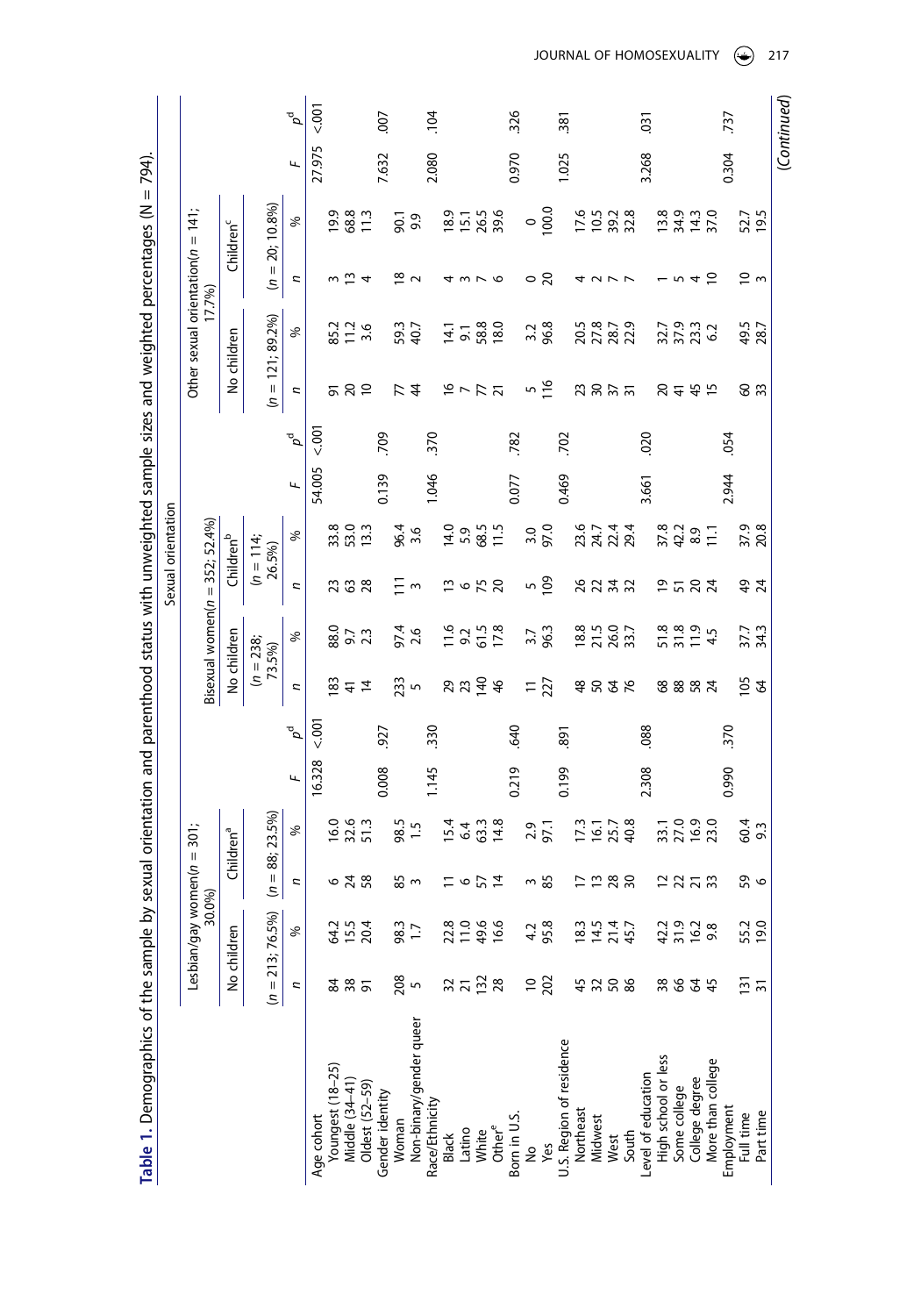| г |
|---|
|   |
|   |
|   |

|                                       |                                    |                       |                       | ъ<br>О              |                | 530        |                  |                     | 482            |                |                | .053                      |                |              |          |         |                        |
|---------------------------------------|------------------------------------|-----------------------|-----------------------|---------------------|----------------|------------|------------------|---------------------|----------------|----------------|----------------|---------------------------|----------------|--------------|----------|---------|------------------------|
|                                       |                                    |                       |                       | щ                   |                | 0.396      |                  |                     | 0.496          |                |                | 2.657                     |                |              |          |         |                        |
|                                       |                                    |                       |                       | ℅                   | 27.7           |            | 13.3             | 86.7                |                | 28.6           | 71.4           |                           | 56.1           | 25.4         | 3.9      | $\circ$ | 14.6                   |
|                                       |                                    | Children <sup>c</sup> | $(n = 20; 10.8\%)$    | ς                   |                |            |                  | $\overline{\infty}$ |                |                | 15             |                           |                |              |          |         | ٢                      |
| Other sexual orientation( $n = 141$ ; | 17.7%)                             |                       |                       | ℅                   | 21.8           |            | $\overline{8.0}$ | 92.0                |                | 39.2           | 60.8           |                           | 33.3           | 62.8         | 14       | $\circ$ | 2.5                    |
|                                       |                                    | No children           | $(n = 121; 89.2\%)$   | ς                   | 23             |            |                  | $\frac{0}{1}$       |                | 45             | 76             |                           | 29             | ₩            | ч        | 0       | $\sim$                 |
|                                       |                                    |                       |                       | $\rho^{\mathsf{d}}$ |                | .028       |                  |                     | $500 - 50$     |                |                | 406                       |                |              |          |         |                        |
|                                       |                                    |                       |                       | щ                   |                | 4.888      |                  |                     | 13.226         |                |                | 0.987                     |                |              |          |         |                        |
|                                       |                                    |                       |                       | ℅                   | 41.3           |            | 23.3             | 76.7                |                | 17.6           | 82.4           |                           | 9.2            | 90.4         | $\circ$  | 0       | $\frac{5}{2}$          |
| Sexual orientation                    |                                    | Children <sup>b</sup> | $(n = 114;$<br>26.5%) | ς                   | 34             |            | 22               | 92                  |                | ಸ              | 53             |                           | ∞              | 84           | 0        | 0       |                        |
|                                       |                                    |                       |                       | ℅                   | 28.0           |            | 11.4             | 88.6                |                | 39.5           | 60.5           |                           | 9.2            | 87.4         | 0.6      | 2.5     | $\frac{3}{2}$          |
|                                       | Bisexual women $(n = 352; 52.4\%)$ | No children           | $(n = 238;$<br>73.5%) | ς                   | 55             |            | 26               | 212                 |                | 92             | $\frac{14}{1}$ |                           | 20             | 118          |          |         |                        |
|                                       |                                    |                       |                       | $\sigma^d$          |                | .241       |                  |                     | $\overline{5}$ |                |                | 372                       |                |              |          |         |                        |
|                                       |                                    |                       |                       | щ                   |                | 1.381      |                  |                     | 6.503          |                |                | 0.959                     |                |              |          |         |                        |
|                                       |                                    |                       |                       | ℅                   | 30.2           |            | 22.0             | 78.0                |                | 19.4           | 80.6           |                           | 98.3           | 17           | 0        | 0       | 0                      |
|                                       |                                    | Children <sup>a</sup> | $(n = 88; 23.5\%)$    | Z                   | $\overline{9}$ |            | 5                | 13                  |                | $\overline{1}$ | 71             |                           | 20             |              |          | 0       | 0                      |
| Lesbian/gay women(n = 301;            | 30.0%)                             |                       |                       | ℅                   | 25.9           |            | 14.1             | 85.9                |                | 38.0           | 62.0           |                           | 96.6           | 0.6          |          |         | 2.8                    |
|                                       |                                    | No children           | $(n = 213; 76.5\%)$   | Ξ                   | 44             |            | 26               | 187                 |                | 86             | 126            |                           | 123            |              |          |         |                        |
|                                       |                                    |                       |                       |                     | Unemployed     | Urbanicity | Non-urban        | Urban               | Relationship   | ş              | Yes            | Gender of current partner | Woman (non-TG) | Man (non-TG) | TG woman | TG man  | Non-binary/genderqueer |

(all in the middle cohort). Child(ren) 18 years or older living with the parent:  $n=21$  (all in the oldest cohort). Child(ren) 18 years or older not living with the parent:  $n=35$  ( $n=1$ ,  $n=1$ , and  $n=33$ (all in the middle cohort). Child(ren) 18 years or older living with the parent:  $n = 21$  (all in the oldest cohort). Child(ren) 18 years or older not living with the parent:  $n = 35$  ( $n = 1$ ,  $n = 1$ ) and  $n = 33$ for the youngest, middle, and oldest cohort, respectively).<br>°Child(ren) under age 18 living with the parent: n = 80 (n = 23, n = 5, 1, n = 5, for the youngest, middle, and oldest cohort, respectively). Child(ren) under age for the youngest, middle, and oldest cohort, respectively)

'Child(ren) under age 18 living with the parent:  $n = 80$  ( $n = 23$ ,  $n = 5$ ,  $n = 5$ , for the youngest, middle, and oldest cohort, respectively). Child(ren) under age 18 not living with the parent:  $n = 15$  $(n = 2, n = 11, n = 2,$  for the youngest, middle, and oldest cohort, respectively). Child(ren) 18 years or older living with the parent:  $n = 19$  on = 10 and  $n = 9$  for the middle and oldest cohort,  $\tilde{c}$ hild(ren) under age 18 living with the parent:  $n = 15$  ( $n = 2$ ,  $n = 12$ , and  $n = 1$ , for the youngest, middle, and oldest cohort, respectively).  $\tilde{c}$ hild(ren) under age 18 not living with the parent:  $n = 4$ 'Child(ren) under age 18 living with the parent:  $n = 15$  ( $n = 2$ ,  $n = 15$  ( $n = 2$ ,  $n = 15$  and  $n = 1$ , for the youngest, middle, and oldest cohort, respectively). Child(ren) under age 18 not living with the parent:  $n = 4$  $(n = 2, n = 11, n = 2,$  for the youngest, middle, and oldest cohort, respectively). Child(ren) 18 years or older living with the parent:  $n = 19$  ( $n = 10$  and  $n = 9$  for the middle and oldest cohort, respectively). Child(ren) 18 years or older living with the parent: *n* = 22 (*n* = 5 and *n* = 17 for the middle and oldest cohort, respectively). respectively). Child(ren) 18 years or older living with the parent:  $n = 22$  ( $n = 5$  and  $n = 17$  for the middle and oldest cohort, respectively).

 $(n=1,\,n=2,\,n=1,$  for the youngest, middle, and oldest cohort, respectively). Child(ren) 18 years or older not living with the parent:  $n=2$  for the oldest cohort).<br>"Analyses are based on weighted data. The F test is based  $(n = 1, n = 2, n = 1)$  for the youngest, middle, and oldest cohort, respectively). Child(ren) 18 years or older not living with the parent:  $n = 2$  for the oldest cohort). Analyses are based on weighted data. The F test is based on the second-order Rao-Scott adjusted chi-square statistic.

eOther comprises participants with an Asian, (*n* = 1 for lesbian women), American Indian/Native American (*n* = 1 for bisexual women) or multiracial background (*n* = 41 for lesbian women, *n* = 65 <sup>5</sup>Other comprises participants with an Asian, (n = 1 for lesbian women), American Indian/Native American (n = 1 for bisexual women) or multiracial background (n = 41 for lesbian women, n = 65 for bisexual women, and  $n = 27$  for women with another sexual orientation). for bisexual women, and *n* = 27 for women with another sexual orientation).

fTG = transgender. To increase expected cell counts, we also conducted three adjusted *F* tests of independence using three rather than five categories—cis woman, cis man, and other identity than cisgender. Because these three tests were also non-significant ( $\rho$  = .549 for lesbian women,  $\rho$  = .223 for bisexual women, and  $\rho$  = .707 for women with another sexual orientation), the full list of cisgender. Because these three tests were also non-significant (*p* = .549 for lesbian women, *p* = .223 for bisexual women, and *p* = .707 for women with another sexual orientation), the full list of TG = transgender. To increase expected cell counts, we also conducted three adjusted F tests of independence using three rather than five categories—cis woman, cis man, and other identity than partner gender options and their associated frequencies is presented here for descriptive purposes. partner gender options and their associated frequencies is presented here for descriptive purposes.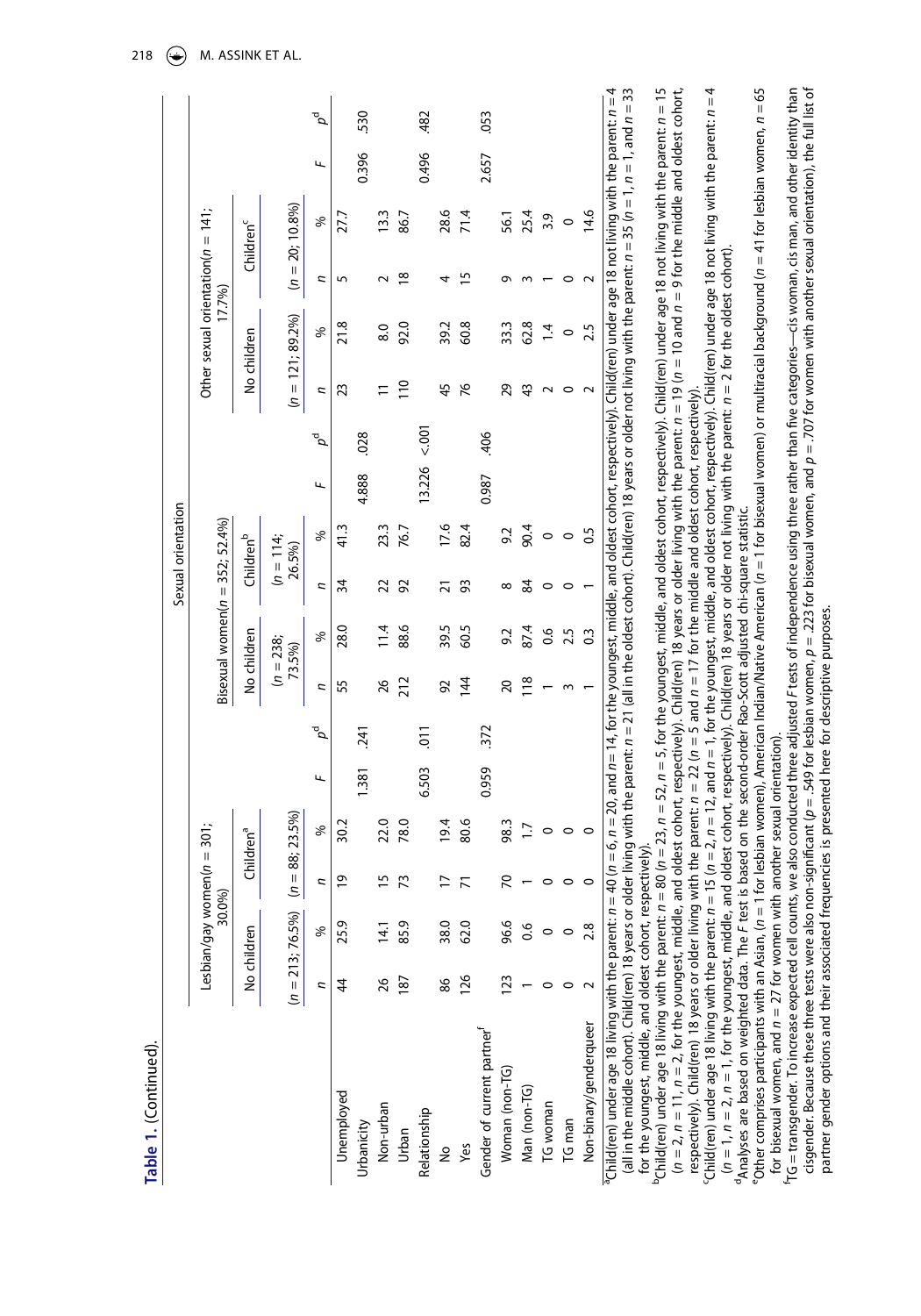<span id="page-15-0"></span>

| Table 2. Differences in mental health fa                                               |                                |                     | ctors across parenthood status and age cohort for three groups of different sexual orientations.                                                 |                             |                            |                   |                 |                                           |                                     |                                           |                  |
|----------------------------------------------------------------------------------------|--------------------------------|---------------------|--------------------------------------------------------------------------------------------------------------------------------------------------|-----------------------------|----------------------------|-------------------|-----------------|-------------------------------------------|-------------------------------------|-------------------------------------------|------------------|
|                                                                                        |                                | Parenthood          |                                                                                                                                                  | Age cohort                  |                            | Parenthood        |                 | Age cohort                                |                                     | Parenthood x Age<br>cohort                |                  |
|                                                                                        | No children                    | Children            | Youngest (18-25 years)                                                                                                                           | Middle (34–41 years)        | Oldest $(52-59$ years      | Wald              | Q               | Wald $F$                                  | σ                                   | Wald                                      | σ                |
| Lesbian/Gay women                                                                      | $(n = 213; 76.5\%)$            | $(n = 88; 23.5\%)$  | $(n = 90; 52.9\%)$                                                                                                                               | $(n = 62: 19.5\%$           | $(n = 149; 27.6\%$         |                   |                 |                                           |                                     |                                           |                  |
| Felt stigma                                                                            | 2.752 (0.082)                  | (0.117)<br>2.871    | 2.842 (0.108)                                                                                                                                    | 2.807 (0.133)               | 2.643 (0.104)              | 3.200             | 075             | 2.213                                     |                                     | 0.190                                     |                  |
| Internalized homophobia                                                                | .603(0.062)                    | 1.515 (0.105)       | .644(0.088)                                                                                                                                      | .619(0.109)                 | (250.0) 8£4.               | 0.015             | 903             |                                           | $\overline{311}$                    |                                           |                  |
| Community connectedness                                                                | 3.115 (0.060)                  | (0.070)<br>3.087    | 3.292 (0.063)                                                                                                                                    | 2.899 (0.142) <sup>b</sup>  | 2.907 (0.057) <sup>b</sup> | 3.837<br>0.797    | $\frac{5}{3}$   |                                           |                                     |                                           |                  |
|                                                                                        | 4.589 (0.158)                  | 4.940 0.227         | 4.636 (0.205)                                                                                                                                    | 4.641 (0.308)               | 4.760 (0.167)              |                   |                 |                                           | $rac{3}{2}$ $rac{3}{2}$ $rac{1}{2}$ |                                           |                  |
| Social support family<br>Social support friends                                        | 5.416 (0.136)<br>7.700 (0.444) | 5.320 (0.191)       | 5.322 (0.183)                                                                                                                                    | 5.526 (0.222)               | 5.437 (0.140)              | 0.222<br>0.743    | 638             | 1.173<br>7.924<br>0.093<br>0.293<br>0.293 |                                     | 0.952<br>1.210<br>1.001<br>1.844<br>4.297 | 3000000000000    |
| Psychological distress                                                                 |                                | 5.810 (0.758        | 8.800 (0.566) <sup>a</sup>                                                                                                                       | 6.840(0.934) <sup>ab</sup>  | 4.600 (0.460) <sup>b</sup> |                   | 389             |                                           | 6.47                                |                                           |                  |
| Life satisfaction                                                                      | 4.280 (0.136)                  | 4.580 0.207         | 4.110 (0.175)                                                                                                                                    | 4.510 (0.246)               | 4.690 (0.168)              | 0.467             | 495             |                                           |                                     |                                           |                  |
| Happiness                                                                              | .950 (0.050)                   | 2.120 (0.093)       | .900(0.067)                                                                                                                                      | 2.100 (0.96)                | 2.080 (0.068)              | 2.407             | 122             | 0.223                                     | 800                                 | 3.357                                     | $\overline{0}36$ |
| Bisexual women                                                                         | $(n = 238; 73.5\%)$            | $(n = 114; 26.5\%)$ | $(n = 206; 73.6\%)$                                                                                                                              | $(n = 104; 21.2\%)$         | $(n = 42; 5.2\%)$          |                   |                 |                                           |                                     |                                           |                  |
| Felt stigma                                                                            | 2.743 (0.069)                  | (0.088)<br>2.792    | 2.761 (0.069                                                                                                                                     | 2.765 (0.101                | 2.648 (0.172)              | $\overline{0.11}$ | 739             | 0.556                                     |                                     | 0.262                                     | 769              |
| Internalized homophobia                                                                | 1.547 (0.088)                  | (0.076)<br>1.592    | 1.618 (0.079)                                                                                                                                    | (0.086) 767                 | .598(0.130)                | 0.154             | 695             | 0.614                                     | 542                                 | 0.287                                     | 751              |
| Community connectedness                                                                | 2.963 (0.040)                  | (0.065)<br>2.867    | $3.005(0.042)^8$                                                                                                                                 | 2.764 (0.059) <sup>b</sup>  | 2.670 (0.065) <sup>b</sup> | 0.608             | 436             | 8.447                                     | $-00$                               |                                           |                  |
| Social support family                                                                  | 4.629 (0.1223)                 | 4.598 (0.197        | 4.672 (0.128)                                                                                                                                    | 4.552 (0.201)               | 4.173 (0.277)              | 0.577             | .448            | 1.713                                     | .182                                |                                           |                  |
| Social support friends                                                                 | 5.306 (0.113)                  | 4.826 (0.204)       | 5.284 (0.119)                                                                                                                                    | 4.822 (0.209)               | 5.140 (0.218)              | 1.114             | 292             | 0.463                                     | .630                                |                                           |                  |
| Psychological distress                                                                 | 10.590 (0.423)                 | 0.900 (0.625        | $11.050(0.430)^8$                                                                                                                                | $9.890(0.672)^b$            | 3.490 (1.020) <sup>E</sup> | 2.348             | .126            | 5.384<br>1.932                            | $rac{3}{100}$                       | 0.671<br>0.209<br>1.670<br>0.110<br>0.026 | 72887            |
| Life satisfaction                                                                      | 3.970 (0.114)                  | 3.800 (0.184        | 4.010 (0.117)                                                                                                                                    | 3.560 (0.193)               | 4.070 (0.278)              |                   | 998             |                                           |                                     |                                           |                  |
| Happiness                                                                              | 830 (0.044)                    | 1.810 (0.082        | 860 (0.048)                                                                                                                                      | (0.071)<br>.720             | .780(0.113)                | 0.096             | 756             | 570                                       | 210                                 | 109                                       | $\overline{33}$  |
| Other sex. oriented women $(n = 121; 89.2\%)$                                          |                                | $(n = 20:10.8\%$    | $(n = 94; 78.2\%)$                                                                                                                               | $(n = 33; 17.4\%$           | $(n = 14:4.4\%)$           |                   |                 |                                           |                                     |                                           |                  |
| Felt stigma                                                                            | 2.697 (0.091)                  | 2.430 (0.177)       | 2.438 (0.117)                                                                                                                                    | 2.576 (0.176)               | 2.676 (0.210)              | $-803$            | $\frac{182}{2}$ | 0.566                                     | 569                                 | 593.                                      | 188              |
| Internalized homophobia                                                                | .518(0.072)                    | (0.090)<br>1.262    | 1.520 (0.079)                                                                                                                                    | .354(0.111)                 | .511(0.221)                | 8.683             | ê               | <b>000</b>                                | 999                                 | 1.883                                     | <b>156</b>       |
| Community connectedness                                                                | 3.054 (0.063)                  | (0.170)<br>3.192    | $3.090~(0.061)^8$                                                                                                                                | 3.053 (0.194) <sup>ab</sup> | 2.770 (0.196) <sup>b</sup> | 0.163             | .687            | 3.15C                                     | 646                                 | 1.414                                     | 247              |
| Social support family                                                                  | 4.439 (0.168)                  | (0.440)<br>4.452    | 4.462 (0.172)                                                                                                                                    | 4.202 (0.409)               | 5.002 (0.641)              | 1.741             | .189            | 2.752                                     | .067                                | 2.645                                     |                  |
| Social support friends                                                                 | 5.429 (0.139)                  | 5.621 (0.265)       | 5.462 (0.152)                                                                                                                                    | 5.559 (0.255)               | 4.804 (0.315)              | 2.360             | 127             | 0.980                                     | .378                                | 1.759                                     | 515<br>28<br>20  |
| Psychological distress                                                                 | 0.970 (0.578)                  | 9.300 (1.618)       | $1.370(0.624)^a$                                                                                                                                 | $9.490(1.339)^a$            | 5.760 (1.333) <sup>b</sup> | 0.48              | 489             | 9.942                                     | $rac{6}{x}$                         | 0.299                                     |                  |
| Life satisfaction                                                                      | 3.930 (0.180)                  | 4.480 (0.565        | 3.900 (0.196) <sup>ab</sup>                                                                                                                      | 4.030 (0.416) <sup>ab</sup> | $5.430(0.396)^8$           | 0.05              | $-821$          | 3.276                                     | 5                                   | 0.899                                     | 409              |
| Happiness                                                                              | .760 (0.072)                   | 1.980 0.164         | 1.760 (0.080                                                                                                                                     | .860 (0.135)                | .920 (0.206)               | 0.192             | 662             | 0.867                                     | 423                                 | 7.619                                     | ទ្វ              |
| Unweighted sample sizes, weighted percentages<br>.05 are in boldface. Sex. = sexually. |                                |                     | and unadjusted means and standard errors are reported. Estimated means in each row that share subscripts do not differ significantly. p values < |                             |                            |                   |                 |                                           |                                     |                                           |                  |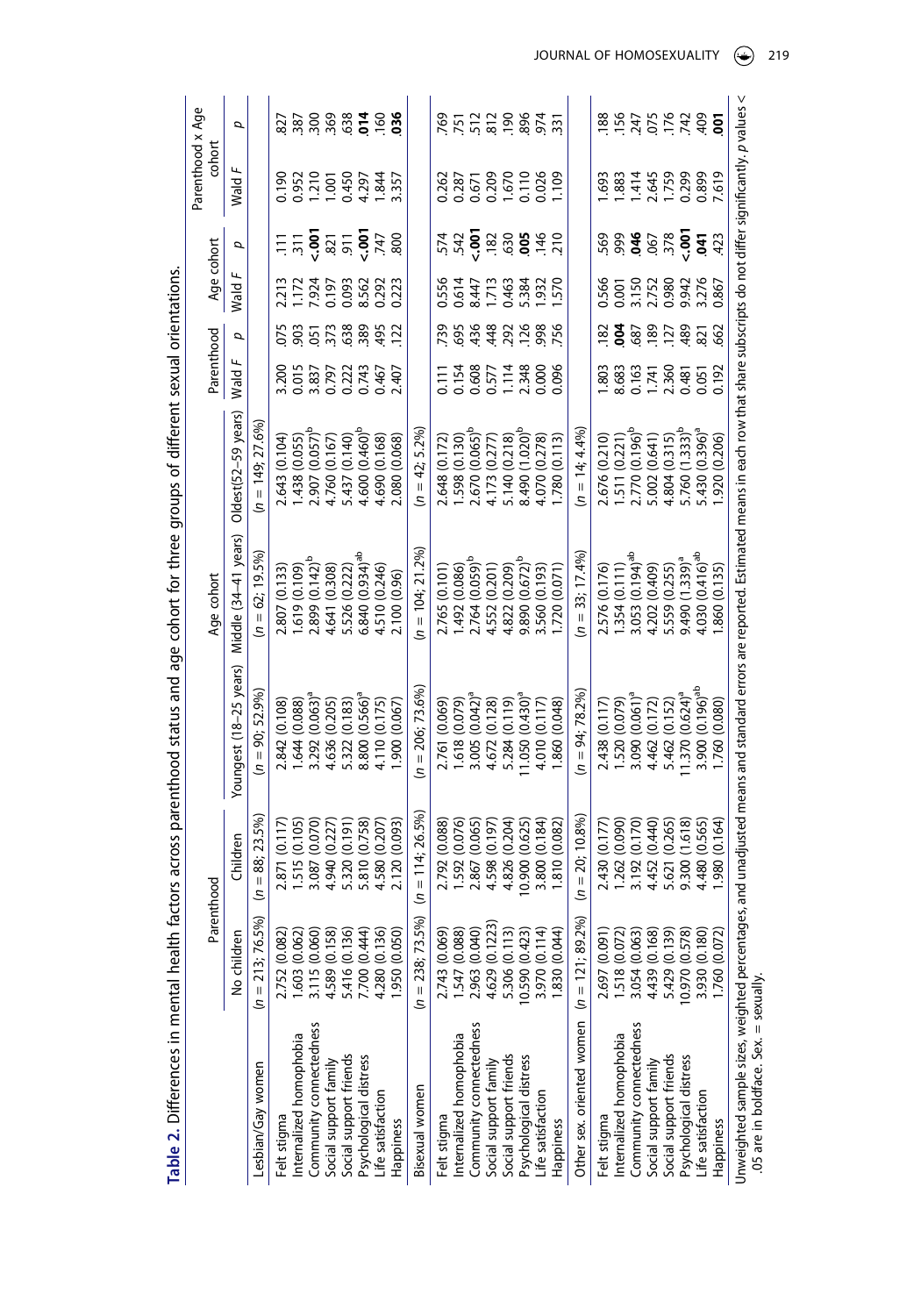to have had some college education  $(AR = 2.609$  and  $AR = 3.062$ , respectively), and fewer bisexual parents had a high school degree or less (AR = −1.934). Bisexual parents were more likely to reside in a non-urban area  $(AR = 2.105)$ than urban area, and lesbian/gay and bisexual parents more likely to be in a relationship ( $AR = 2.826$  and  $AR = 4.112$ , respectively) than single.

### *Mental health differences across parenthood status and age cohorts*

[Table 2](#page-15-0) shows the group means of the mental health variables, as well as the results of the group difference tests. In lesbian/gay women, we found that women in the youngest age cohort scored higher on community connectedness than women in the middle  $(F(1, 300) = 8.499, p = .004)$  and oldest cohorts  $(F(1, 300) = 15.561, p < .001)$ . The results also revealed a significant interaction between parenthood status and age cohort for two mental health factors. For psychological distress, we found an age cohort effect in non-parents (*F*(2, 211) = 17.277,  $p < .001$ ), but not in parents ( $F(2, 86) = 0.499$ ,  $p = .609$ ). The results showed that lesbian/gay non-parents in the oldest age cohort (*M* = 4.200, *SE* = 0.565) scored significantly lower than non-parents in the youngest age cohort (*M* = 9.020, *SE* = 0.598; *F*(1, 212) = 34.595, *p* < .001) and the middle age cohort (*M* = 6.840, *SE* = 0.965; *F*(1, 212) = 5.670, *p* = .018). For happiness, there was also only an age cohort effect in lesbian/gay non-parents  $(F(2, 206) =$ 3.736,  $p = .025$ ), and not in parents  $(F(2, 83) = 1.498, p = .230)$ . Lesbian nonparents in the oldest age cohort ( $M = 2.120$ ,  $SE = 0.086$ ) were significantly happier than non-parents in the youngest age cohort ( $M = 1.85$ ,  $SE = 0.065$ ;  $F = 0.065$  $(1, 207) = 6.074, p = .015.$ 

In bisexual women, two significant main effects of age cohort were found. Bisexual women in the youngest age cohort scored significantly higher on community connectedness than women in the middle  $(F(1, 351) = 10.350,$ *p* < .001) and oldest age cohorts (*F*(1, 351) = 15.023, *p* < .001), yet also scored higher on psychological distress  $(F(1, 351) = 5.470, p = .020, \text{ and}, F(1, 351) =$ 8.551,  $p = .004$ , respectively) than both younger groups.

In other sexually oriented women, a main effect of parenthood status was found with non-parents scoring higher on internalized homophobia than parents (see [Table 2\)](#page-15-0). As for age cohort, three main effects were found. First, other sexually oriented women in the youngest age cohort scored higher on community connectedness than women in the oldest age cohort  $(F(1, 140) =$ 5.421,  $p = .021$ ). Second, other sexually oriented women in the oldest age cohort experienced less psychological distress than women in the youngest (*F*   $(1, 140) = 19.912, p < .001$  and middle age  $(F(1, 140) = 6.069, p = .015)$ cohorts. Third, other sexually oriented women in the oldest age cohort were more satisfied with life than women in the middle age cohort  $(F (1, 140) =$ 4.915,  $p = .028$ ). Finally, there was a significant interaction between parenthood status and age cohort for happiness (see [Table 2](#page-15-0)). We found an age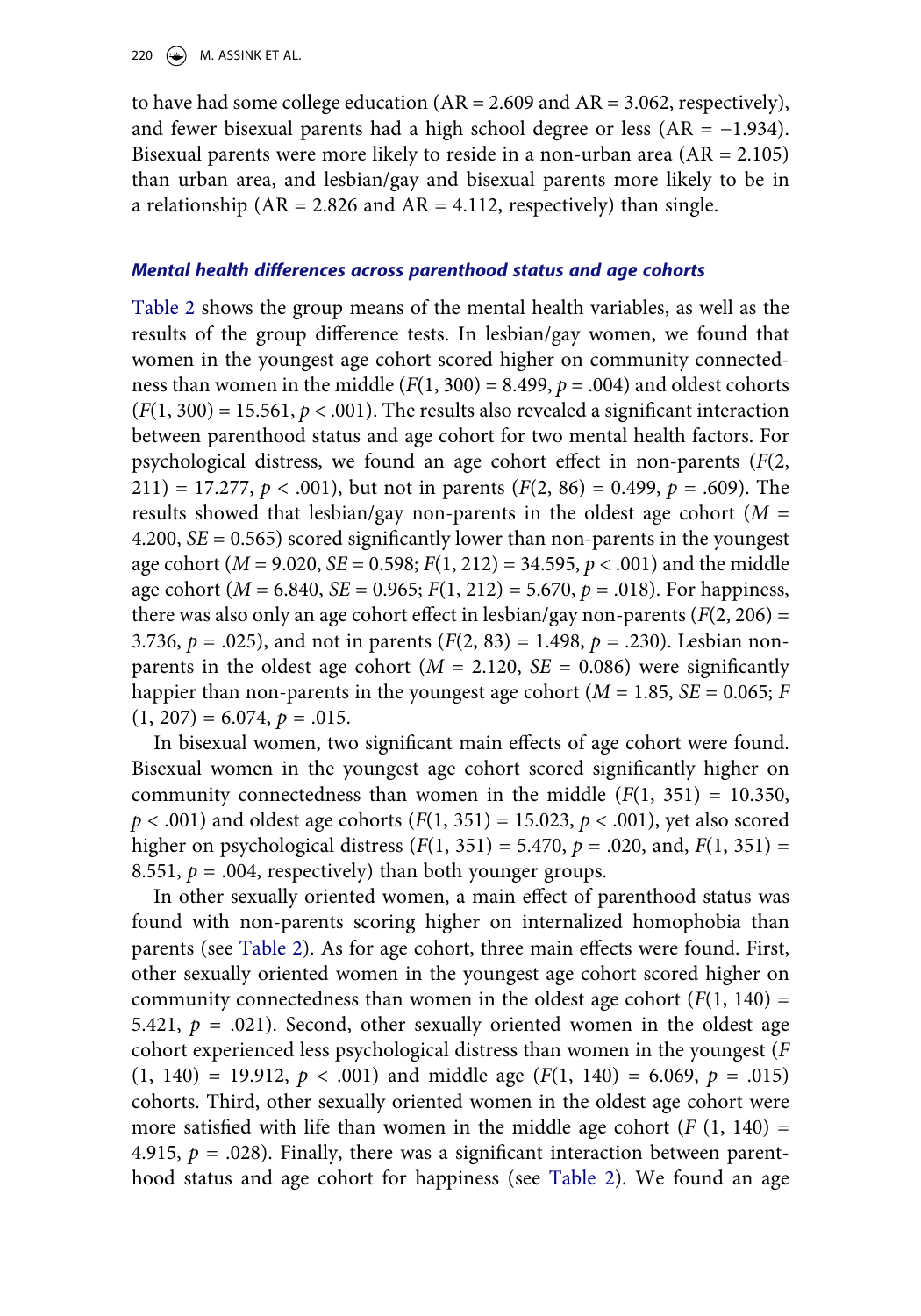<span id="page-17-0"></span>

|             |             |                         |                            | 203           | នី                          |            | <b>SQ:</b> >                |               | 516            |        | 34                          |         | <b>So</b>                   |          | .027                        | 80g                        |                                                                                                                                               |                                                                                                                                                        |                                                                                                                                                                                                     |                                                                                                                                                                                                     |
|-------------|-------------|-------------------------|----------------------------|---------------|-----------------------------|------------|-----------------------------|---------------|----------------|--------|-----------------------------|---------|-----------------------------|----------|-----------------------------|----------------------------|-----------------------------------------------------------------------------------------------------------------------------------------------|--------------------------------------------------------------------------------------------------------------------------------------------------------|-----------------------------------------------------------------------------------------------------------------------------------------------------------------------------------------------------|-----------------------------------------------------------------------------------------------------------------------------------------------------------------------------------------------------|
|             |             | Wald                    |                            | .608          | 3.575                       |            | 8.587                       |               | 0.663          |        | 3.423                       |         | 7.091                       |          | 3.675                       | 4.965                      |                                                                                                                                               |                                                                                                                                                        |                                                                                                                                                                                                     |                                                                                                                                                                                                     |
| Parents     |             | Other sexually oriented | women $(n = 20, 8.4\%)$    | 2.475 (0.230) | 1.267 (0.095) <sup>p</sup>  |            | 3.206 (0.165) <sup>a</sup>  |               | 4.440 (0.443)  |        | 5.718 (0.290) <sup>b</sup>  |         | 9.190 (1.604) <sup>ab</sup> |          | 4.560 (0.563) <sup>ab</sup> | 2.010(0.171) <sup>ab</sup> |                                                                                                                                               |                                                                                                                                                        |                                                                                                                                                                                                     |                                                                                                                                                                                                     |
|             |             | Bisexual women          | $(n = 114; 60.8\%)$        | 2.757 (0.097) | $.577(0.078)^4$             |            | 2.834 (0.060) <sup>p</sup>  |               | 4.592 (0.203)  |        | 4.865 (0.190) <sup>a</sup>  |         | $10.600(0.621)^p$           |          | 3.830 (0.183) <sup>b</sup>  | $-0.810(0.082)^p$          |                                                                                                                                               |                                                                                                                                                        |                                                                                                                                                                                                     |                                                                                                                                                                                                     |
|             | Lesbian/Gav | women $(n=88;$          | 30.9%)                     | 2.923 (0.115) | $-530(0.128)$ <sup>ab</sup> |            | 3.179 (0.070) <sup>a</sup>  |               | 4.940 (0.266)  |        | 5.352 (0.219) <sup>ab</sup> |         | 6.360(0.839) <sup>a</sup>   |          | 4.610 (0.226) <sup>a</sup>  | 2.190 (0.092) <sup>a</sup> |                                                                                                                                               |                                                                                                                                                        |                                                                                                                                                                                                     |                                                                                                                                                                                                     |
|             |             |                         |                            | 923           | 42                          |            | 500                         |               | .637           |        | 770                         |         | 5o                          |          |                             | 1.428 .241                 |                                                                                                                                               |                                                                                                                                                        |                                                                                                                                                                                                     |                                                                                                                                                                                                     |
|             |             | Wald                    | L,                         | 0.080         | 0.818                       |            | 5.075                       |               | 0.451          |        | 0.261                       |         | 6.768                       |          | 0.623 537                   |                            |                                                                                                                                               |                                                                                                                                                        |                                                                                                                                                                                                     |                                                                                                                                                                                                     |
|             |             | Other sexually oriented | women ( $n = 121$ ; 20.4%) | 2.685 (0.117) | 1.446 (0.079)               |            | 2.890 (0.072) <sup>ab</sup> |               | 4.334 (0.197)  |        | 5.472 (0.157)               |         | 9.190 (0.629) <sup>b</sup>  |          | 4.130 (0.196)               | 1.840 (0.078)              | and adjusted means and standard errors are reported. The means and standard errors are adjusted for the effect of age cohort. Estimated means | significantly. $p$ values $<$ .05 are in boldface. The interaction between parenthood and sexual orientation was not significant for felt stigma (F(2, | 792 = 0.940, p = .391), internalized homophobia (F(2, 792 = 1.052, p = .350), community connectedness (F(2, 792 = 1.010, p = .365), social support from family (F(2, 792 = 0.501, p = .606), social | support from friends (F(2, 792 = 1.671, p = 1.89), psychological distress (F(2, 792 = 1.477, p = .229), life satisfaction (F(2, 792 = 1.053, p = .349), or happiness (F(2, 771) = 1.188, p = .305). |
| Non-parents |             | Bisexual women          | $(n = 238; 49.9\%)$        | .671(0.084)   | .542 (0.062)                |            | 791 (0.049) <sup>b</sup>    |               | 4.517 (0.155)  |        | .351(0.131)                 |         | $.720(0.486)^b$<br>∞        |          | 1.70 (0.145)                | .910(0.053)                |                                                                                                                                               |                                                                                                                                                        |                                                                                                                                                                                                     |                                                                                                                                                                                                     |
|             |             | Lesbian/Gay women       | $(n = 213; 29.7%)$         | 2.717 (0.080) | .564 (0.060)                |            | 3.019 (0.062) <sup>a</sup>  |               | 4.520 (0.159)  |        | 5.444 (0.127)               |         | $6.760(0.414)^{a}$          |          | 4.350 (0.135)               | 980 (0.050)                | Jnweighted sample sizes, weighted percentages,                                                                                                | in each row that share subscripts do not differ                                                                                                        |                                                                                                                                                                                                     |                                                                                                                                                                                                     |
|             |             |                         |                            | Felt stigma   | Internalized                | homophobia | Community                   | connectedness | Social support | family | Social support              | friends | Psychological               | distress | Life satisfaction           | Happiness                  |                                                                                                                                               |                                                                                                                                                        |                                                                                                                                                                                                     |                                                                                                                                                                                                     |

Table 3. Differences in mental health factors by parenthood status and sexual orientation while controlling for age cohort. **Table 3.** Differences in mental health factors by parenthood status and sexual orientation while controlling for age cohort.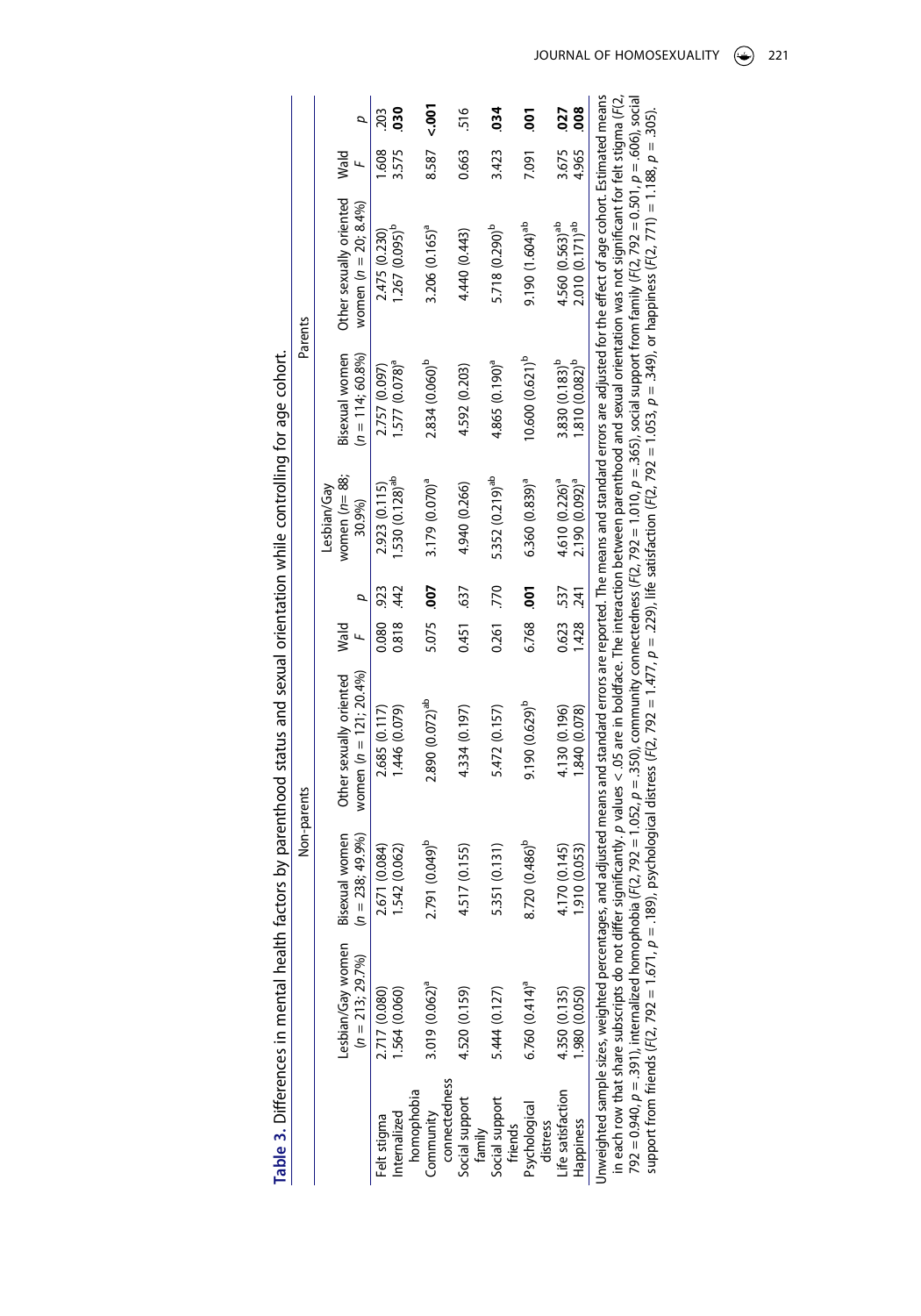cohort effect in other sexually oriented parents  $(F(2, 17) = 7.061, p = .006)$ , but not in non-parents  $(F(2, 117) = 2.024, p = .137)$ . Parents in the oldest age cohort ( $M = 1.170$ ;  $SE = 0.216$ ) were significantly less happy than parents in the middle age cohort (*M* = 2.060, *SE* = 0.145; *F*(1, 18) = 14.540, *p* = .001).

### *Mental health differences across sexual orientation in non-parents and parents*

[Table 3](#page-17-0) presents means adjusted for the effect of age cohort and the results of group difference tests. In non-parents, we found that lesbian/gay women scored significantly higher on community connectedness than bisexual women  $(F(1, 571) = 9.933, p = .002)$ . We also found in non-parents that lesbian/gay women experienced less psychological distress than bisexual (*F*   $(1, 571) = 9.429$ ,  $p = .002$ ) and other sexually oriented women  $(F(1, 571)) =$ 10.579,  $p = .001$ ). In parents, we found more differences across sexual orientation in mental health factors. First, the results showed that other sexually oriented parents scored lower on internalized homophobia (*F*(1, 221) = 6.697,  $p = .010$ ), but higher on social support from friends  $(F(1, 221) = 6.108$ ,  $p = .014$ ) than bisexual parents. Next, we found that bisexual parents scored lower on community connectedness than both lesbian/gay parents (*F*(1, 221) = 14.811,  $p < .001$ ) and other sexually oriented parents  $(F(1, 221) = 4.654,$  $p = .032$ ). Finally, the results showed that relative to bisexual parents, lesbian/gay parents experienced less psychological distress (*F*(1, 221) = 14.220,  $p < .001$ ), more life satisfaction  $(F(1, 221) = 6.829, p = .010)$ , and more happiness  $(F(1, 213) = 9.805, p = .002)$  than bisexual parents. The interaction between parenthood and sexual orientation was not significant for any of the mental health factors (see note [Table 3\)](#page-17-0), implying that among both parents and non-parents only main effects for sexual orientation were found.

### **Discussion**

<span id="page-18-1"></span><span id="page-18-0"></span>As this population-based study indicates, less than one-quarter of SM women were parents, and this corresponds to 2014–2016 data from the American Community Survey estimates (Goldberg & Conron, [2018\)](#page-23-14) that 23.9% of female same-sex couples have children. Parents were more likely to be from the middle and older age groups, bisexual, and in a relationship. Bisexual parents had higher levels of education, had male partners, and came from rural areas. Prior convenience studies that recruited lesbian and bisexual women via social media, gay bars, women's bookstores, or membership in LGBT organizations (e.g., the National Lesbian Health Survey, Bradford, Ryan, & Rothblum, [1994\)](#page-22-14) tended to find lesbian and bisexual women who were young, urban dwellers, and were less likely to capture much of the parent demographic located by Gallup, Inc., in the current report.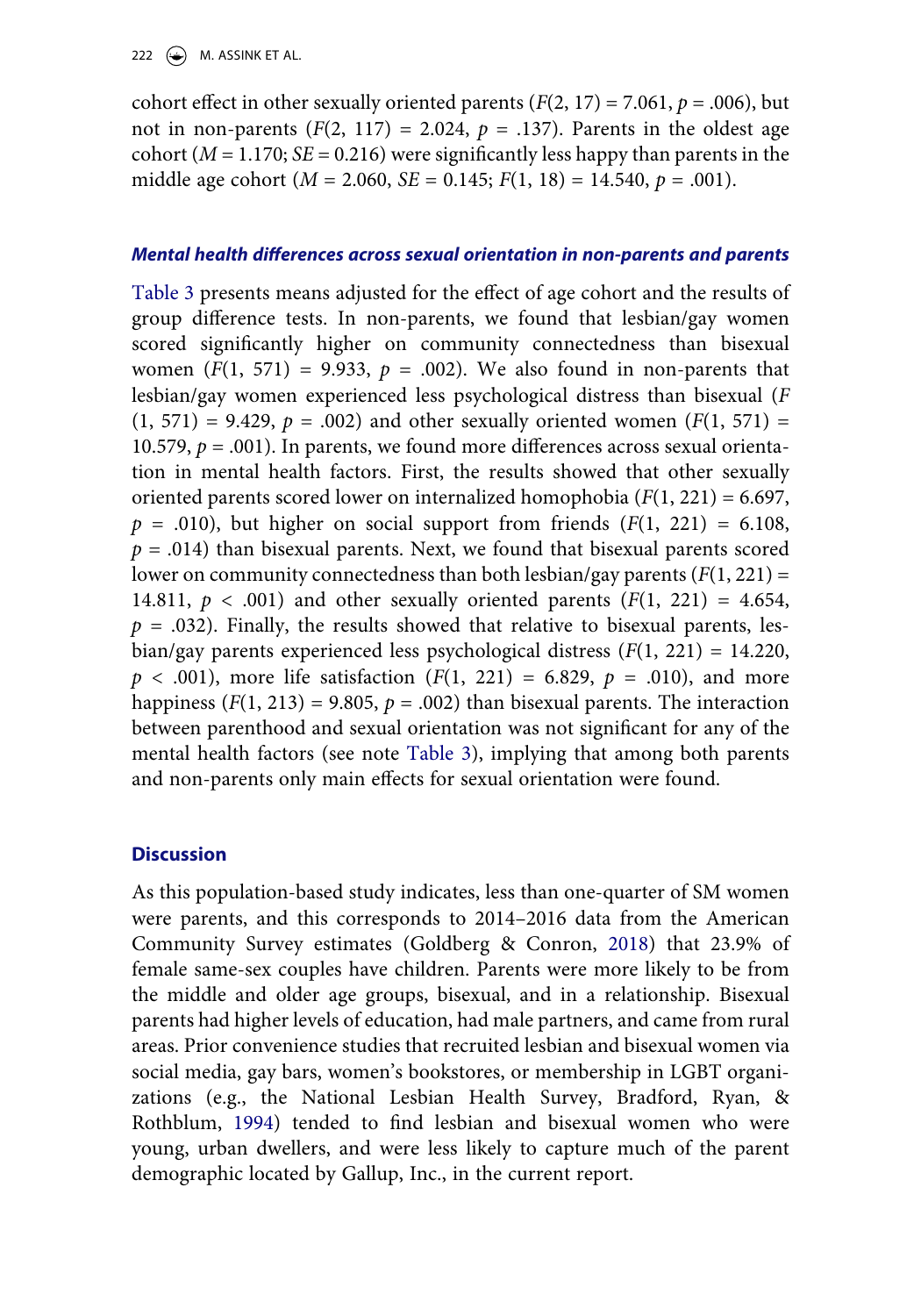The lack of differences in distributions of racial identity between parent and non-parent groups was surprising given that previous research on SM status and parenting status across the U.S. has shown that women of color are more likely to parent than White women (Kastanis & Wilson, [2014](#page-23-3); The Williams Institute, UCLA School of Law, [2019a](#page-24-10)). Prior reports on parent demographics using probability samples of LGB people have relied on data from the U.S. Census, which identifies sexual minorities through types of couples (same-sex, different-sex). For example, the 2010 U.S. Census data indicated that 37% of individuals in couples were people of color (Gates, [2013](#page-22-15)). In the present study, SM women parents were more likely to be bisexual, a group that if coupled, is also more likely to be partnered with cisgender men than the other sexual minority groups (Wilson, Kreuger, Politt, & Bostwick, [in press](#page-25-2)), and thus would not have been included in the same-sex couple data in Census studies.

#### <span id="page-19-2"></span><span id="page-19-0"></span>*Mental health by parenthood status*

<span id="page-19-1"></span>Contrary to our first hypothesis, bisexual parents scored higher than lesbian parents on psychological distress and lower on life satisfaction and happiness. This is surprising because the overwhelming majority of bisexual parents are in relationships with male partners and thus would likely be viewed as heterosexual by the general public. This result could reflect other researchers' findings that bisexual women in different-sex relationships experience isolation and depression (Dyar et al., [2014](#page-22-7); Molina et al., [2015](#page-24-14); Morandini, Pinkus, & Dar-Nimrod, [2018](#page-24-15)). However, our prediction that bisexual parents would be less connected to the LGBT community was supported. These results are consistent with the findings of Ross et al. [\(2017\)](#page-24-7) that pregnant SM women whose partners had been predominantly male reported less connection to the LGBT community and greater anxiety. Our data also support results of qualitative research by Tasker and Delvoye ([2015](#page-24-4)) who found that all bisexual mothers in their study had experienced binegativity, and most had been excluded by lesbian communities. Parenthood for bisexual mothers involved with male partners thus comes at a cost from both the general public and the LGBT community. This has important implications for mental health providers, bisexual advocates, and of course bisexual mothers themselves.

Tasker and Delvoye [\(2015\)](#page-24-4) underscored the importance of a life course perspective in their research on bisexual women, and we too found a number of main effects for age cohort. Contrary to our hypotheses, however, we did not find more negative mental health outcomes in the oldest cohort. Among lesbians, non-parents in the oldest cohort reported more happiness and less psychological distress than the youngest group. There were no significant effects for parenthood and age cohort among bisexual women. It was only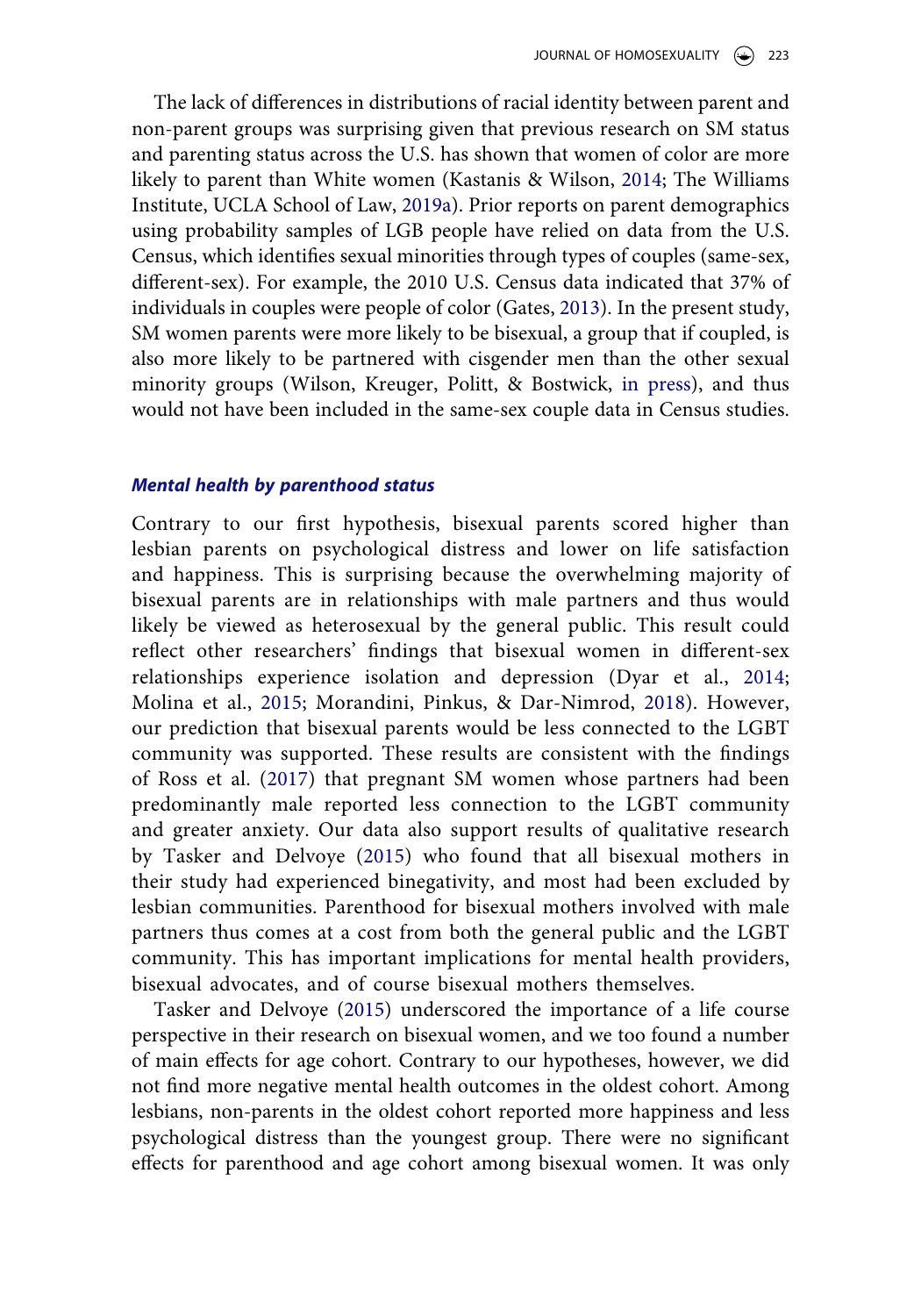among women with other sexual identities that parents in the middle age cohort were less happy than those in the middle age group.

<span id="page-20-0"></span>The results of this study also highlight the importance of including parents with "emerging identities" (Borgogna, McDermott, Aita, & Kridel, [2018;](#page-21-4) Goldberg & Allen, [2020](#page-22-10); Manley et al., [2018\)](#page-23-2), such as queer, pansexual, asexual, and others. Population-based studies have rarely included sexual orientation identities other than LGB, yet the present results indicate that parents with these identities perceived more social support from friends, and were lower on internalized homophobia than bisexual parents. Although the number of parents with other sexual identities was small, our results indicate that these parents are finding support and experiencing pride in their identities, contrary to bisexual parents. More research that examines parenthood among participants who identity with specific emerging identities is needed as more people become familiar with, and thus claim, these new identities.

### *Conclusion*

This is the first study comparing lesbian, bisexual, and other-identified female parents and non-parents on mental health variables using a population-based sample. We identify evidence that sexual orientation is not only an important factor to examine between sexual minority and majority women, but also among sexual minority women of varying sexual orientation identities. This study also had access to women across three age cohorts who came of age at times when attitudes about SM parenting changed dramatically. The results demonstrate that parenthood status is a significant factor in understanding previously documented disparities in mental health and community connectedness among bisexual women, compared to lesbian/gay-identified women. Taking into account recent research showing that being partnered with someone who has a different sexual orientation, a partnership structure that is more common among bisexual women than lesbian/gay women (Wilson et al., [in](#page-25-2) [press\)](#page-25-2), our study indicates that understanding the family environment of partnered bisexual women parents is a needed site of future research focused on mental health and well-being.

<span id="page-20-1"></span>Nevertheless, the results are limited in that the *Generations* study did not include participants who identified exclusively as Asian American/Pacific Islander or American Indian/Native American, and also assigned those who identified as transgender into a different study. More information is needed on transgender parents and non-parents as well, although a first study on demographics and health outcomes of transgender parents and non-parents has recently been published by our research team (Carone, Rothblum, Bos, Gartrell, & Herman, [2020\)](#page-22-16). The *Generations* study was not developed as a parenting study, and thus did not ask about pathways to parenthood (such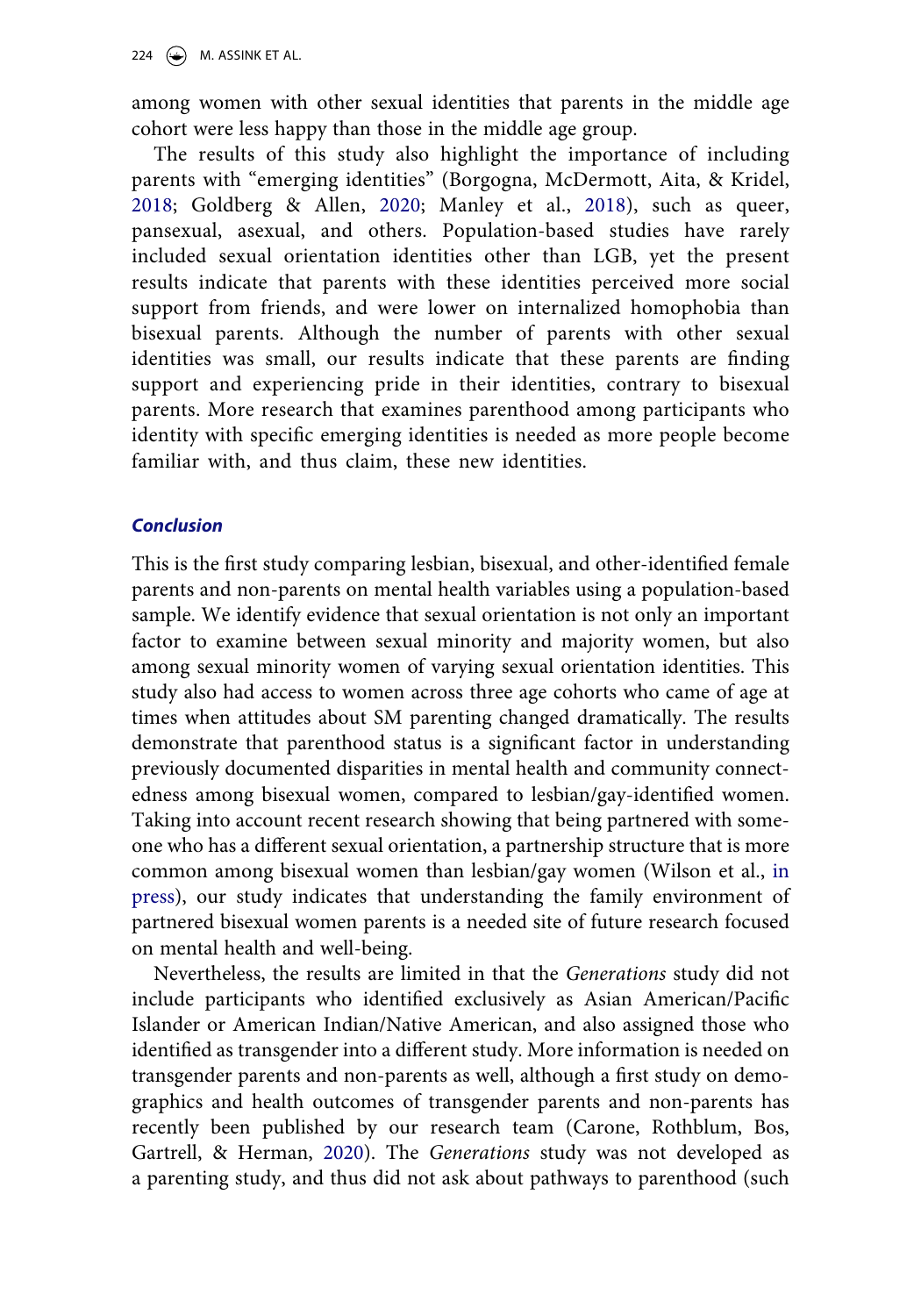as adoption, insemination, or sexual relationship with a man). Given that study's focus on three specific age cohorts, it does not provide information about SM parents and non-parents in other age groups. As in most population-based studies, all information was via self report. Finally, the *Generations*  study had only small numbers of sexual minority men who were parents, and this has been found in other population-based studies (e.g., Solomon, Rothblum, & Balsam, [2004](#page-24-16)). It is possible that more sexual minority men will become parents in future generations—or that current population-based studies could oversample for gay and bisexual fathers.

<span id="page-21-5"></span>The results of this study have implications for sexual minority parents as well as sexual minorities (such as the youngest *Generations* cohort) who may be planning to have children in the future. This is a time of political and social backlash and opportunity, with laws and policies protecting sexual minorities in some locations and denying protections to those in others. Policies concerning child custody, adoption, and reproductive technologies will particularly affect sexual minority parents, so it is vital that health professionals are aware of their impact on well-being and mental health in this population.

### **Disclosure statement**

No potential conflict of interest was reported by the authors.

#### **Funding**

The authors report no funding in support of this paper.

### **References**

- <span id="page-21-0"></span>Albro, J. C., & Tully, C. ([1979](#page-1-2)). A study of lesbian lifestyles in the homosexual micro-culture and the heterosexual macro-culture. *Journal of Homosexuality*, *4*(4), 331–344. doi:[10.1300/](https://doi.org/10.1300/J082v04n04_02) [J082v04n04\\_02](https://doi.org/10.1300/J082v04n04_02)
- <span id="page-21-1"></span>American Psychiatric Association. [\(1968\)](#page-2-0). *The diagnostic and statistical manual of mental disorders* (2nd ed.). Washington, DC: Author.
- <span id="page-21-2"></span>American Psychiatric Association. [\(1987\)](#page-2-1). *The diagnostic and statistical manual of mental disorders* (3rd ed. Revised). Washington, DC: Author.
- <span id="page-21-4"></span>Borgogna, N. C., McDermott, R. C., Aita, S. L., & Kridel, M. M. [\(2018\)](#page-20-0). Anxiety and depression across gender and sexual minorities: Implications for transgender, gender nonconforming, pansexual, demisexual, asexual, queer, and questioning individuals. *Psychology of Sexual Orientation and Gender Diversity*, *6*(1), 54–63. doi:[10.1037/sgd0000306](https://doi.org/10.1037/sgd0000306)
- <span id="page-21-3"></span>Bos, H. M. W., & Gartrell, N. ([2020](#page-3-0)). Lesbian-mother families formed through donor insemination. In A. E. Goldberg & K. R. Allen (Eds.), *LGBT-parent families: Innovations in research and implications for practice* (2nd ed., pp. 25–44). New York, NY: Springer.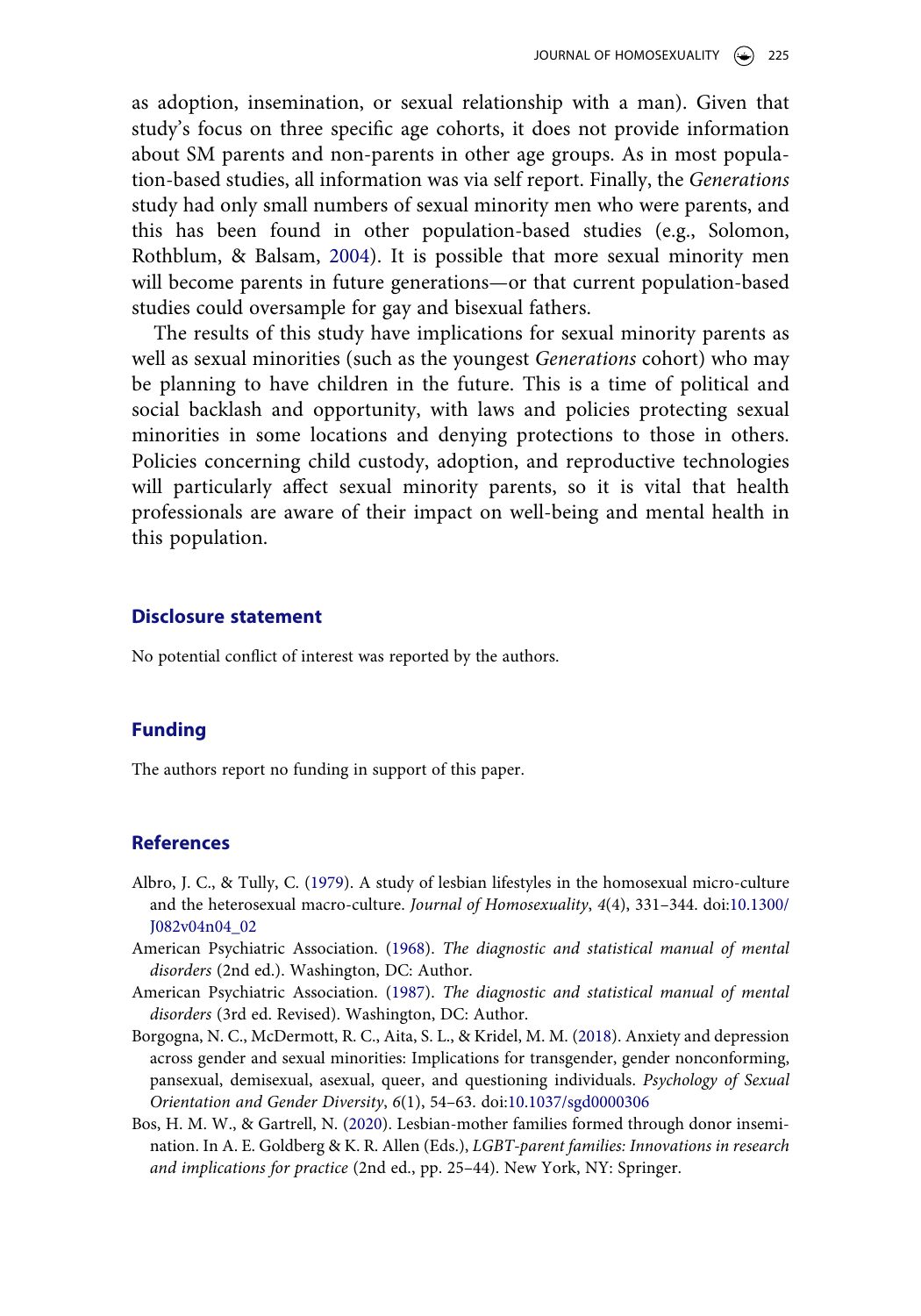226  $\left(\rightarrow\right)$  M. ASSINK ET AL.

- <span id="page-22-8"></span>Bowling, J., Dodge, B., & Bartelt, E. [\(2017\)](#page-4-0). Sexuality-related communication within the family context: Experiences of bisexual parents with their children in the United States of America. *Sex Education*, *17*(1), 86–102. doi:[10.1080/14681811.2016.1238821](https://doi.org/10.1080/14681811.2016.1238821)
- <span id="page-22-0"></span>Bradford, J., Ryan, C., Rothblum, E., & Honnold, J. ([2013\)](#page-2-2). "I have never slept with a man, and there is no star rising in the east": Lesbians, bisexual women, and pregnancy before insemination. *Journal of GLBT Family Studies*, *9*(5), 490–509. doi:[10.1080/](https://doi.org/10.1080/1550428X.2013.826160)  [1550428X.2013.826160](https://doi.org/10.1080/1550428X.2013.826160)
- <span id="page-22-14"></span>Bradford, J., Ryan, C., & Rothblum, E. D. ([1994\)](#page-18-0). National lesbian health care survey: Implications for mental health care. *Journal of Consulting and Clinical Psychology*, *62*(2), 228–242. doi:[10.1037/0022-006X.62.2.228](https://doi.org/10.1037/0022-006X.62.2.228)
- <span id="page-22-16"></span>Carone, N., Rothblum, E. D., Bos, H. M. K., Gartrell, N. K., & Herman, J. L. [\(2020\)](#page-20-1). Demographics and health outcomes in a U.S. probability sample of transgender parents. *Journal of Family Psychology*. doi:[10.1037/fam0000776](https://doi.org/10.1037/fam0000776)
- <span id="page-22-12"></span>Cheung, F., & Lucas, R. E. [\(2014](#page-9-0)). Assessing the validity of single-item life satisfaction measures: Results from three large samples. *Quality of Life Research*, *23*(10), 2809–2818. doi:[10.1007/s11136-014-0726-4](https://doi.org/10.1007/s11136-014-0726-4)
- <span id="page-22-11"></span>Diener, E., Emmons, R. A., Larsen, R. J., & Griffin, S. [\(1985](#page-8-0)). The satisfaction with life scale. *Journal of Personality*, *49*(1), 71–75. doi:[10.1207/s15327752jpa4901\\_13](https://doi.org/10.1207/s15327752jpa4901_13)
- <span id="page-22-5"></span>Dodge, B., & Sandfort, T. G. M. [\(2016\)](#page-4-1). Attitudes toward bisexual men and women among a nationality representative probability sample of adults in the United States. *PLoS One*, *11*  (10), e0164430. doi:[10.1371/journal.pone.0164430](https://doi.org/10.1371/journal.pone.0164430)
- <span id="page-22-7"></span>Dyar, C., Feinstein, B. A., & London, B. ([2014\)](#page-4-2). Dimensions of sexual identity and minority stress among bisexual women: The role of partner gender. *Psychology of Sexual Orientation and Gender Diversity*, *1*(4), 441–451. doi:[10.1037/sgd0000063](https://doi.org/10.1037/sgd0000063)
- <span id="page-22-2"></span>Falk, P. J. [\(1989\)](#page-2-3). Lesbian mothers: Psychosocial assumptions in family law. *American Psychologist*, *44*(6), 941–947. doi:[10.1037/0003-066X.44.6.941](https://doi.org/10.1037/0003-066X.44.6.941)
- <span id="page-22-13"></span>Frost, D. M., & Meyer, I. H. ([2011\)](#page-10-0). Measuring community connectedness among diverse sexual minority populations. *Journal of Sex Research*, *49*(1), 36–49. doi:[10.1080/](https://doi.org/10.1080/00224499.2011.565427)  [00224499.2011.565427](https://doi.org/10.1080/00224499.2011.565427)
- <span id="page-22-4"></span>Gallup. [\(2014](#page-3-1)). *Most American say same-sex couples entitled to adopt: Right to adopt children outpaces Americans' acceptance of same-sex marriage*. Retrieved from [https://news.gallup.](https://news.gallup.com/poll/170801/americans-say-sex-couples-entitled-adopt.aspx) [com/poll/170801/americans-say-sex-couples-entitled-adopt.aspx](https://news.gallup.com/poll/170801/americans-say-sex-couples-entitled-adopt.aspx)
- <span id="page-22-9"></span>Galupo, P. [\(2020\)](#page-4-3). Mental health for individuals with pansexual and queer identities. Chapter 28 in E. D. Rothblum (Ed.), *The Oxford handbook of sexual and gender mental health* (pp. 331–341). New York, NY: Oxford University Press.
- <span id="page-22-6"></span>Garelick, A. S., Filip-Crawford, G., Varley, A. H., Nagoshi, C. T., Nagoshi, J. L., & Evans, R. [\(2017\)](#page-4-1). Beyond the binary: Exploring the role of ambiguity in biphobia and transphobia. *Journal of Bisexuality*, *17*(2), 172–189. doi:[10.1080/15299716.2017.1319890](https://doi.org/10.1080/15299716.2017.1319890)
- <span id="page-22-3"></span>Gartrell, N. K., Rothblum, E. D., Koh, A. S., Van Beusekom, G., & Bos, H. [\(2019\)](#page-3-2). "We were among the first nontraditional families": Thematic perceptions of lesbian parenting after 25 years. *Frontiers in Psychology*, *10*, 1–10. doi:[10.3389/fpsyg.2019.02414](https://doi.org/10.3389/fpsyg.2019.02414)
- <span id="page-22-15"></span>Gates, G. [\(2013](#page-19-0)). *LGBT parenting in the United States*. Retrieved from [https://williamsinstitute.](https://williamsinstitute.law.ucla.edu/publications/lgbt-parenting-us/)  [law.ucla.edu/publications/lgbt-parenting-us/](https://williamsinstitute.law.ucla.edu/publications/lgbt-parenting-us/)
- <span id="page-22-10"></span>Goldberg, A. E., & Allen, K. R. (Eds.). [\(2020\)](#page-4-4). *LGBTQ-parent families: Innovations in research and implications for practice* (2nd ed.). New York, NY: Springer.
- <span id="page-22-1"></span>Goldberg, A. E., Gartrell, N. K., & Gates, G. J. ([2014](#page-2-4)). *Research report on LGB-parent families*. The Williams Institute, UCLA School of Law. Retrieved from [https://escholarship.org/uc/](https://escholarship.org/uc/item/7gr4970w)  [item/7gr4970w](https://escholarship.org/uc/item/7gr4970w)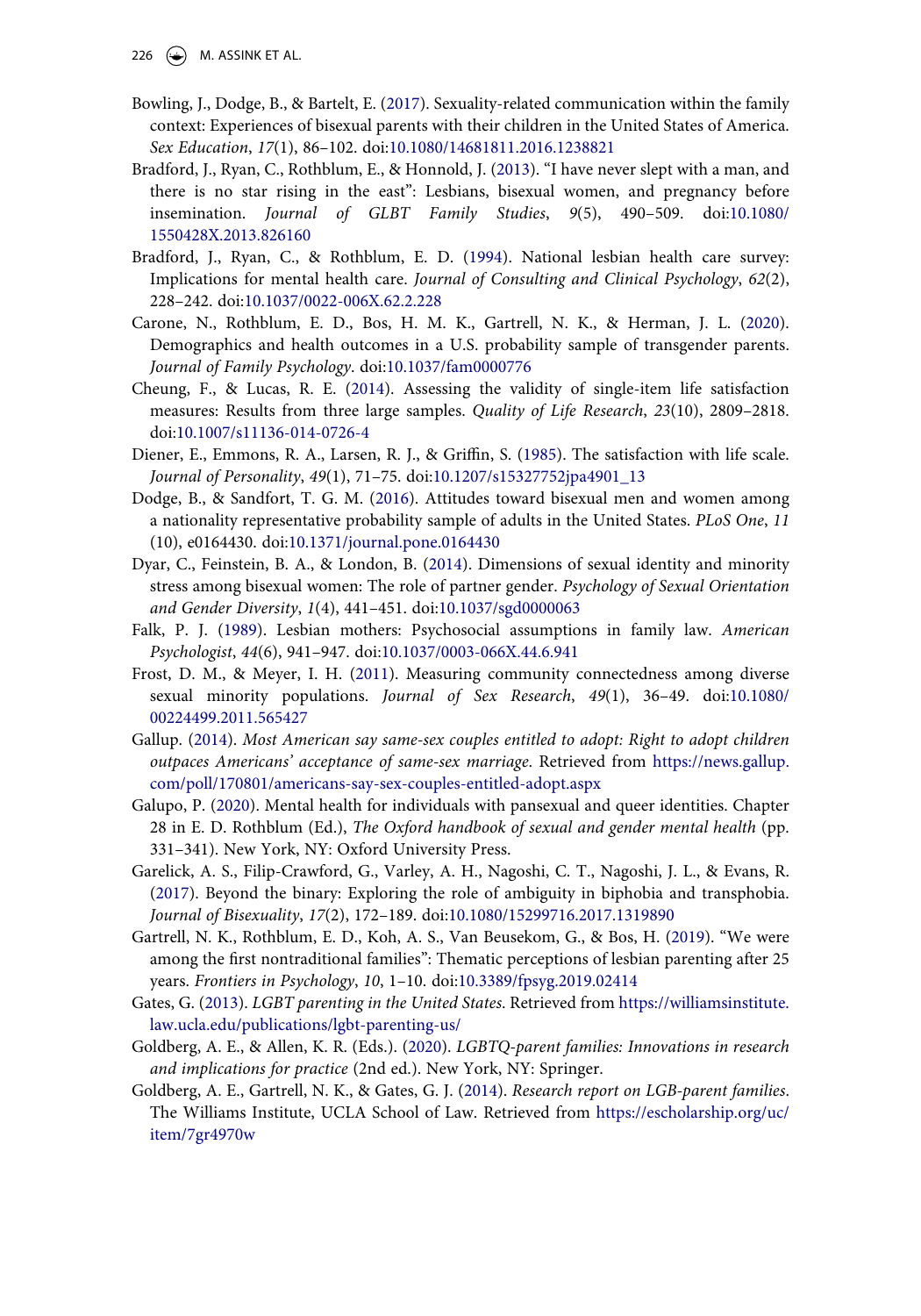- <span id="page-23-14"></span>Goldberg, S. K., & Conron, K. J. ([2018](#page-18-1), July). *How many same-sex couples in the U.S. are raising children?* Retrieved from [https://williamsinstitute.law.ucla.edu/publications/same-sex](https://williamsinstitute.law.ucla.edu/publications/same-sex-parents-us/)[parents-us/](https://williamsinstitute.law.ucla.edu/publications/same-sex-parents-us/)
- <span id="page-23-1"></span>Goldberg, S. K., Rothblum, E. D., Russell, S. T., & Meyer, I. H. ([2020\)](#page-4-3). Exploring the Q in LGBTQ: Demographic characteristic and sexuality of queer people in a US representative sample of sexual minorities. *Psychology of Sexual Orientation and Gender Diversity*, *7*(1), 101–112. doi:[10.1037/sgd0000359](https://doi.org/10.1037/sgd0000359)
- <span id="page-23-4"></span>Henehan, D., Rothblum, E. D., Solomon, S. E., & Balsam, K. F. ([2007\)](#page-5-0). Social and demographic characteristics of gay, lesbian, and heterosexual adults with and without children. *Journal of GLBT Family Studies*, *3*(2), 35–79. doi:[10.1300/J461v03n02\\_03](https://doi.org/10.1300/J461v03n02_03)
- <span id="page-23-6"></span>Herdt, G., & McClintock, M. ([2000\)](#page-7-0). The magical age of 10. *Archives of Sexual Behavior*, *29*(6), 587–606. doi:[10.1177/0886260508316477](https://doi.org/10.1177/0886260508316477)
- <span id="page-23-10"></span>Herek, G. M. ([2008\)](#page-9-1). Hate crimes and stigma-related experiences among sexual minority adults in the United States. *Journal of Interpersonal Violence*, *24*(1), 54–74. doi:[10.1177/](https://doi.org/10.1177/0886260508316477) [0886260508316477](https://doi.org/10.1177/0886260508316477)
- <span id="page-23-12"></span>Herek, G. M., Cogan, J. C., Gillis, J. R., & Glunt, E. K. ([1998\)](#page-9-2). Correlates of internalized homophobia in a community sample of lesbians and gay men. *Journal of the Gay and Lesbian Medical Association*, *2*, 17–25.
- <span id="page-23-11"></span>Herek, G. M., Gillis, J. R., & Cogan, J. C. [\(2009](#page-9-3)). Internalized stigma among sexual minority adults: Insights from a social psychological perspective. *Journal of Counseling Psychology*, *56*  (1), 32–43. doi:[10.1037/a0014672](https://doi.org/10.1037/a0014672)
- <span id="page-23-3"></span>Kastanis, A., & Wilson, B. [\(2014](#page-5-1)). *Race/ethnicity, gender and socioeconomic wellbeing of individuals in same-sex couples*. Los Angeles, CA: The Williams Institute, UCLA School of Law. Retrieved from [http://williamsinstitute.law.ucla.edu/wp-content/uploads/Census-](http://williamsinstitute.law.ucla.edu/wp-content/uploads/Census-Compare-Feb-2014.pdf)[Compare-Feb-2014.pdf](http://williamsinstitute.law.ucla.edu/wp-content/uploads/Census-Compare-Feb-2014.pdf)
- <span id="page-23-7"></span>Kessler, R. C., Andrews, G., Colpe, L. J., Hiripi, E., Mroczek, D. K., Normand, S. L., ... Zaslavsky, A. M. [\(2002](#page-8-1)). Short screening scales to monitor population prevalences and trends in non-specific psychological distress. *Psychological Medicine*, *32*(6), 959–976. doi:[10.1017/S0033291702006074](https://doi.org/10.1017/S0033291702006074)
- <span id="page-23-8"></span>Kessler, R. C., Barker, P. R., Colpe, L. J., Epstein, J. F., Gfroerer, J. C., Hiripi, E., . . . Zaslavsky, A. M. ([2003\)](#page-8-2). Screening for serious mental illness in the general population. *Archives of General Psychiatry*, *60*(2), 184–189. doi:[10.1001/archpsyc.60.2.184](https://doi.org/10.1001/archpsyc.60.2.184)
- <span id="page-23-5"></span>Krueger, E. A., Lin, A., Kittle, K. R., & Meyer, I. H. ([2020\)](#page-5-2). *Generations: Methodology and technical notes Gallup quantitative survey*. Retrieved from [http://www.generations-study.](http://www.generations-study.com/s/Generations-Quantitative-Survey-Methods-v20_copy.pdf)  [com/s/Generations-Quantitative-Survey-Methods-v20\\_copy.pdf](http://www.generations-study.com/s/Generations-Quantitative-Survey-Methods-v20_copy.pdf)
- <span id="page-23-13"></span>Little, R. J. A. [\(1988\)](#page-11-0). Missing-data adjustments in large surveys. *Journal of Business & Economic Statistics*, *6*(3), 287–296. doi:[10.1080/07350015.1988.10509663](https://doi.org/10.1080/07350015.1988.10509663)
- <span id="page-23-9"></span>López Ramos, Y., Fernández Muñoz, J. J., Navarro-Pardo, E., & Murphy, M. [\(2016\)](#page-9-4). Confirmatory factor analysis for the multidimensional scale of perceived social support in a sample of early retirees enrolled in university programs. *Clinical Gerontologist*, *40*(4), 241–248. doi:[10.1080/07317115.2016.1199077](https://doi.org/10.1080/07317115.2016.1199077)
- <span id="page-23-0"></span>Mallory, C., Vasquez, L. A., & Meredith, C. ([2020](#page-3-3)). *Legal protections for LGBT people after Bostock v. Clayton County*. The Williams Institute, UCLA School of Law. Retrieved from <https://escholarship.org/content/qt1h88n2d8/qt1h88n2d8.pdf>
- <span id="page-23-2"></span>Manley, M. H., Goldberg, A. E., & Ross, L. E. [\(2018\)](#page-4-5). Invisibility and involvement: LGBTQ community connections among plurisexual women during pregnancy and postpartum. *Psychology of Sexual Orientation and Gender Diversity*, *5*(2), 169–181. doi:[10.1037/](https://doi.org/10.1037/sgd0000285)  [sgd0000285](https://doi.org/10.1037/sgd0000285)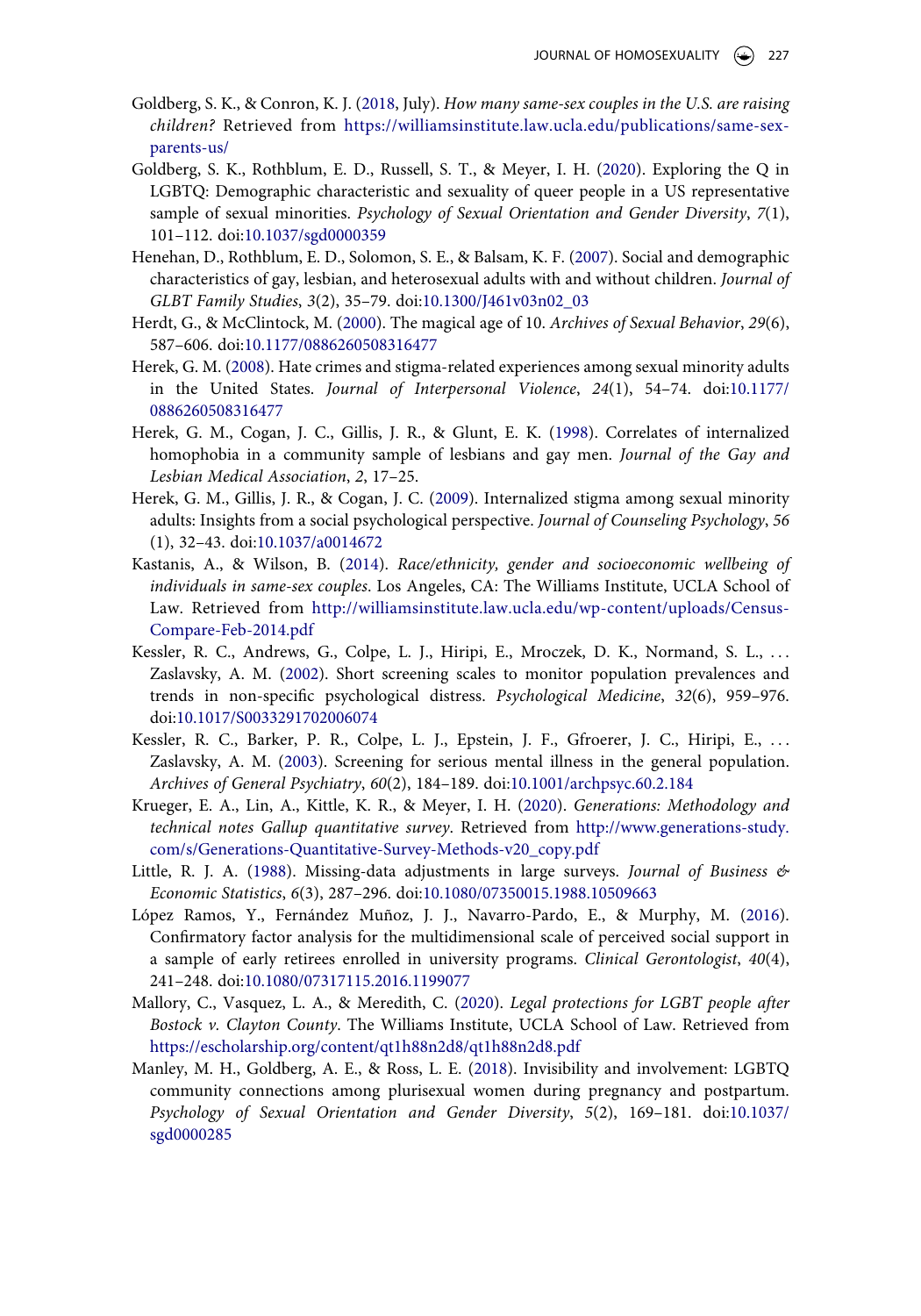- 228  $\left(\rightarrow\right)$  M. ASSINK ET AL.
- <span id="page-24-11"></span>Meyer, I. H., Marken, S., Russell, S., Frost, D., & Wilson, B. [\(2020\)](#page-5-3). An innovative approach to the design of a national probability sample of sexual minority adults. *LGBT Health*, *7*(2), 101–108. doi:[10.1089/lgbt.2019.0145](https://doi.org/10.1089/lgbt.2019.0145)
- <span id="page-24-14"></span>Molina, Y., Marquez, J. H., Logan, D. E., Leeson, C. J., Balsam, K. F., & Kaysen, D. L. [\(2015\)](#page-19-1). Current intimate relationship status, depression, and alcohol use among bisexual women: The mediating roles of bisexual-specific minority stressors. *Sex Roles*, *73*(1–2), 43–57. doi:[10.1007/s11199-015-0483-z](https://doi.org/10.1007/s11199-015-0483-z)
- <span id="page-24-15"></span>Morandini, J. S., Pinkus, R. T., & Dar-Nimrod, I. ([2018](#page-19-1)). Does partner gender influence relationship quality among non-monosexual women? *Sexual and Relationship Therapy*, *33*  (1–2), 146–165. doi:[10.1080/14681994.2017.1419568](https://doi.org/10.1080/14681994.2017.1419568)
- <span id="page-24-9"></span>Morris, J. F., Balsam, K. F., & Rothblum, E. D. ([2002\)](#page-5-4). Lesbian and bisexual mothers and nonmothers: Demographics and the coming-out process. *Journal of Family Psychology*, *16*  (2), 144–156. doi:[10.1037/0893-3200.16.2.144](https://doi.org/10.1037/0893-3200.16.2.144)
- <span id="page-24-13"></span>Morris, T. P., White, I. R., & Royston, P. [\(2014](#page-11-1)). Tuning multiple imputation by predictive mean matching and local residual draws. *BMC Medical Research Methodology*, *14*, 75. doi:[10.1186/1471-2288-14-75](https://doi.org/10.1186/1471-2288-14-75)
- <span id="page-24-12"></span>Pavot, W., & Diener, E. [\(2008\)](#page-9-5). The satisfaction with life scale and the emerging construct of life satisfaction. *The Journal of Positive Psychology*, *3*(2), 137–152. doi:[10.1080/](https://doi.org/10.1080/17439760701756946) [17439760701756946](https://doi.org/10.1080/17439760701756946)
- <span id="page-24-5"></span>Reczek, C. ([2020\)](#page-4-6). Sexual- and gender-minority families: A 2010 to 2020 decade in review. *Journal of Marriage and Family*, *82*(1), 300–325. doi:[10.1111/jomf.12607](https://doi.org/10.1111/jomf.12607)
- <span id="page-24-3"></span>Romero, A. P., Goldberg, S. K., & Vasquez, L. A. [\(2020\)](#page-3-3). *LGBT people and housing affordability, discrimination, and homelessness*. Retrieved from [https://escholarship.org/content/](https://escholarship.org/content/qt3cb5b8zj/qt3cb5b8zj.pdf) [qt3cb5b8zj/qt3cb5b8zj.pdf](https://escholarship.org/content/qt3cb5b8zj/qt3cb5b8zj.pdf)
- <span id="page-24-7"></span>Ross, L. E., Manley, M. H., Goldberg, A. E., Januwalla, A., Williams, K., & Flanders, C. E. [\(2017\)](#page-4-7). Characterizing non-monosexual women at risk for poor mental health outcomes: A mixed methods study. *Canadian Journal of Public Health*, *108*(3), e296–e305. doi:[10.17269/CJPH.108.5884](https://doi.org/10.17269/CJPH.108.5884)
- <span id="page-24-0"></span>Rothblum, E. [\(1989](#page-1-2)). Introduction: Lesbianism as a model of a positive lifestyle for women. *Women & Therapy*, *8*(1–2), 1–12. doi:[10.1300/J015v08n01\\_01](https://doi.org/10.1300/J015v08n01_01)
- <span id="page-24-1"></span>Rothblum, E. D., Balsam, K. F., Riggle, E. D., Rostosky, S. S., & Wickham, R. E. [\(2020a\)](#page-1-3). Studying the longest 'legal' US same-sex couples: A case of lessons learned. *Journal of GLBT Family Studies*, *16*(3), 259–276. doi:[10.1080/1550428X.2019.1626787](https://doi.org/10.1080/1550428X.2019.1626787)
- <span id="page-24-6"></span>Rothblum, E. D., Krueger, E. A., Kittle, K. R., & Meyer, I. H. ([2020b\)](#page-4-8). Asexual and non-asexual respondents from a U.S. population-based study of sexual minorities. *Archives of Sexual Behavior*, *49*(2), 757–767. doi:[10.1007/s10508-019-01485-0](https://doi.org/10.1007/s10508-019-01485-0)
- <span id="page-24-2"></span>Ryan, M., & Berkowitz, D. [\(2009\)](#page-2-5). Constructing gay and lesbian parent families "beyond the closet". *Qualitative Sociology*, *32*(2), 153–172. doi:[10.1007/s11133-009-9124-6](https://doi.org/10.1007/s11133-009-9124-6)
- <span id="page-24-16"></span>Solomon, S. E., Rothblum, E. D., & Balsam, K. F. ([2004](#page-21-5)). Pioneers in partnership: Lesbian and gay male couples in civil unions compared with those not in civil unions and married heterosexual siblings. *Journal of Family Psychology*, *18*(2), 275. doi:[10.1037/0893-](https://doi.org/10.1037/0893-3200.18.2.275)  [3200.18.2.275](https://doi.org/10.1037/0893-3200.18.2.275)
- <span id="page-24-4"></span>Tasker, F., & Delvoye, M. ([2015](#page-4-0)). Moving out of the shadows: Accomplishing bisexual motherhood. *Sex Roles*, *73*(3–4), 125–140. doi:[10.1007/s11199-015-0503-z](https://doi.org/10.1007/s11199-015-0503-z)
- <span id="page-24-8"></span>Umberson, D., Pudrovska, T., & Reczek, C. [\(2010](#page-5-5)). Parenthood, childlessness, and well-being: A life course perspective. *Journal of Marriage and Family*, *72*(3), 612–629. doi:[10.1111/](https://doi.org/10.1111/j.1741-3737.2010.00721.x) [j.1741-3737.2010.00721.x](https://doi.org/10.1111/j.1741-3737.2010.00721.x)
- <span id="page-24-10"></span>The Williams Institute, UCLA School of Law. [\(2019a\)](#page-5-1). *LGBT Demographic data interactive*. Los Angeles, CA: Author.